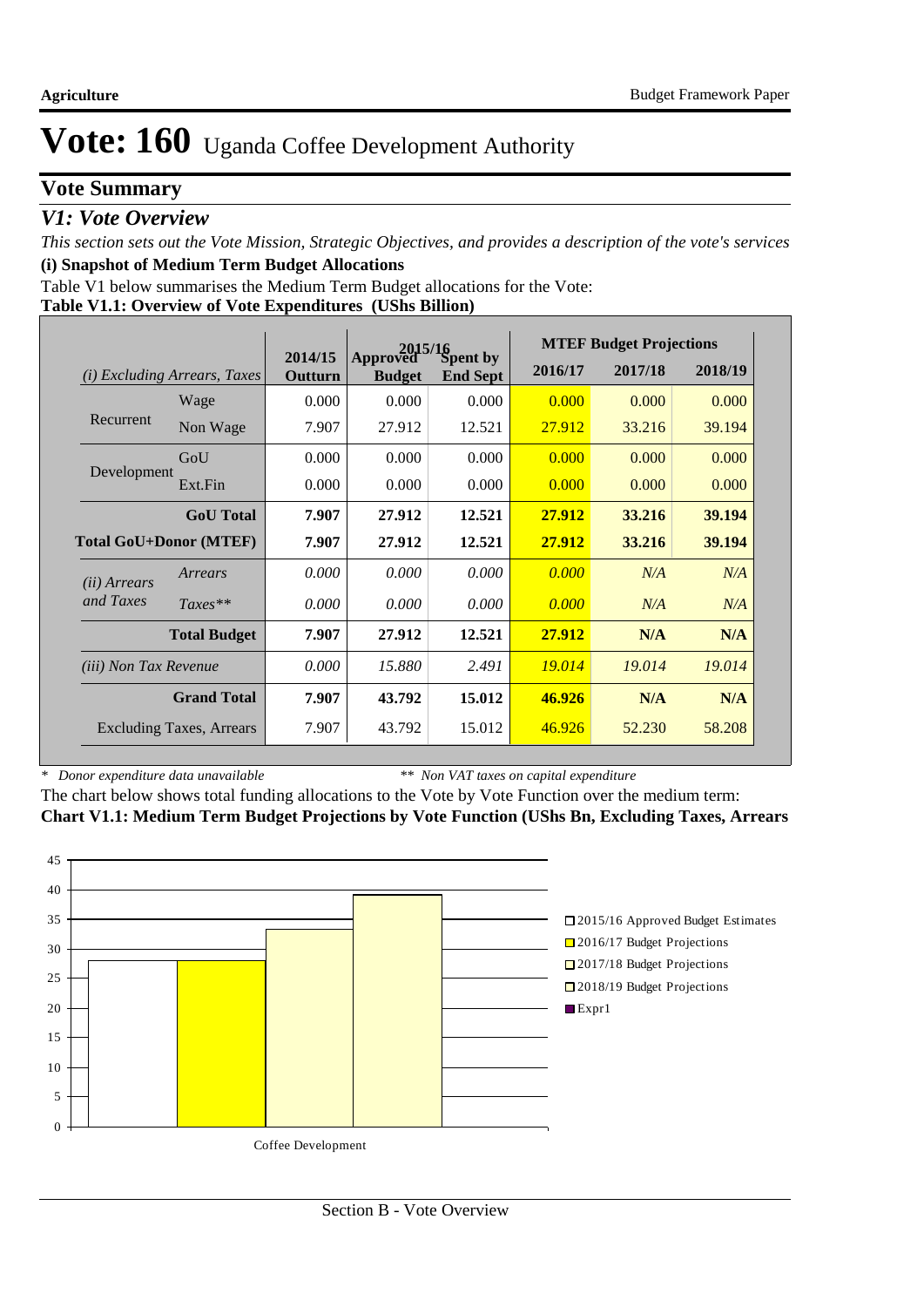## **Vote Summary**

## **(ii) Vote Mission Statement**

The Vote's Mission Statement is:

*The mission of Uganda Coffee Development Authority is to facilitate increase in quality coffee production, productivity, and consumption. The mandate of the Authority is to oversee the coffee industry by supporting research, promoting production, value addition & generic promotion, controlling the quality and improving the marketing of coffee in order to optimize foreign exchange earnings for the country and payments to farmers. The Vision of the Authority is, a sustainable coffee industry with high stakeholder value for social economic transformation.*

## **(iii) Vote Outputs which Contribute to Priority Sector Outcomes**

The table below sets out the vote functions and outputs delivered by the vote which the sector considers as contributing most to priority sector outcomes.

| <b>Sector Outcome 1:</b>                                                  | <b>Sector Outcome 2:</b>                                                       | <b>Sector Outcome 3:</b>                     |  |
|---------------------------------------------------------------------------|--------------------------------------------------------------------------------|----------------------------------------------|--|
| <b>Agricultural Production and Productivity</b>                           | Improved markets and increase in value Improvement in the enabling<br>addition | environment & Institutional<br>strengthening |  |
| Vote Function: 01 53 Coffee Development                                   |                                                                                |                                              |  |
| <b>Outputs Contributing to Outcome 1:</b>                                 | <b>Outputs Contributing to Outcome 2:</b>                                      | <b>Outputs Contributing to Outcome 3:</b>    |  |
| Outputs Provided                                                          | <b>Outputs Provided</b>                                                        | None                                         |  |
| 015301 Production, Research &<br>Coordination<br>015302 Ouality Assurance | 015303 Value Addition and Generic<br>Promotion Undertaken                      |                                              |  |

## **Table V1.2: Sector Outcomes, Vote Functions and Key Outputs**

## *V2: Past Vote Performance and Medium Term Plans*

*This section describes past and future vote performance, in terms of key vote outputs and plans to address sector policy implementation issues.* 

## **(i) Past and Future Planned Vote Outputs**

*2014/15 Performance*

## Volume of Exports

The target for volume of coffee exports in FY 2014/15 was 3.6 million bags. The actual volume of bags exported was 3.24 million (90%). The decline in volume is attributed to the impact of drought experienced in January and February of 2014 which affected the main crop of Masaka as well as the fly crops of Central and Eastern regions. In comparison with the last FY, the volume of total exports in FY 2014/15 declined by 11% (3,237,924 60-kilo bags of coffee), compared to FY 2013/14 (3,647,828).

#### Value of Exports

The targeted value of exports for FY 2014/15 was US\$ 475 million. The actual value of exports recorded was US\$ 402 million (85%). The value of coffee exports for FY 2014/15 remained stagnant at US\$ 402.9m compared to the FY 2013/14. The average unit value of coffee in the FY was US\$ 2.07 compared to US\$ 1.84 in the FY 2013/14.

## Production Research and Coordination

## Coffee Replanting

During the FY, the Authority distributed 68.2 MT of seeds comprising 40.4 MT of Robusta and 27.8 MT of Arabica. A total of 108.6 million seedlings comprising 80.8 million Robusta and 27.8 million Arabica were raised. Through Operations Wealth Creation (OWC) planted 86.5 million seedlings comprising 85.881 million Seedlings by farmers/farmer groups, and veterans, benefiting a total of 414,660 households and 0.54 million seedlings by 32 commercial farmers.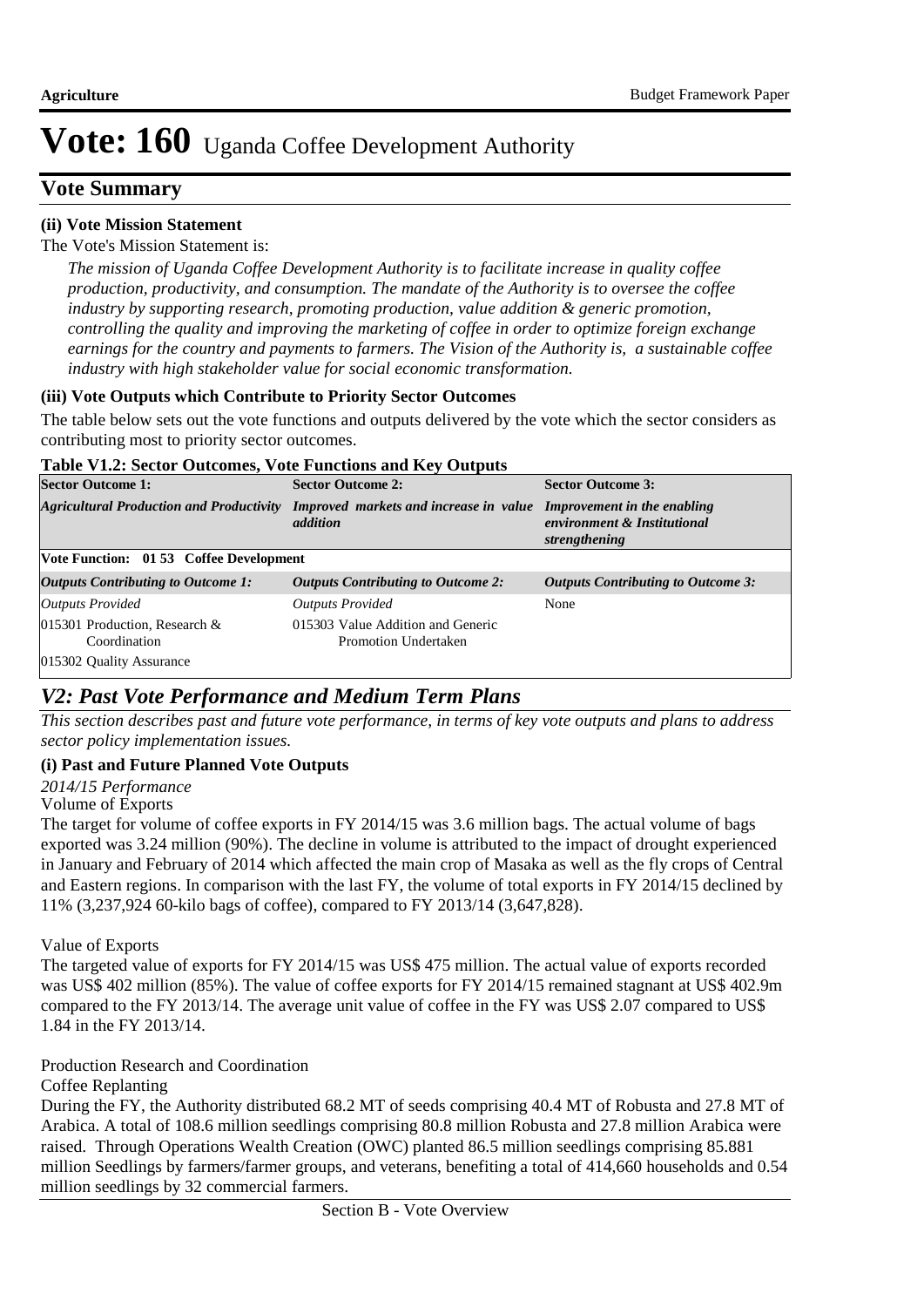## **Vote Summary**

## Support to Coffee Nurseries

Provided Financial and Technical support to 3 seed gardens producing 3.56 MT of seeds (Buginyanya 3 MT, Ngetta 360 Kgs and Zombo 200 Kgs). Supported 27 mother gardens with Nursery equipment (Hife Nets, Metal bars, Timber, Wheelbarrows, drums, Hoes, Spades, Shovels, Trowels, soil sieves). Allocated 25,000 Coffee Wilt Disease Resistant seedlings to 60 mother gardens Secured 1 Service provider to undertake generation of 0.5 million CWD-R Tissue culture plantlets.

## Pest and Disease Management

Procured 3,200 liters of chemical and sprayed 2,800 acres of coffee. Set up 34 IPM demonstration sites in 34 Districts. Procured and distributed 20 Motorized spray pumps for more effective spray impact and speed up spraying.

Conducted 25 farmers' competitions in 25 Districts where 1,250 farmers participated set up 50 coffee farms demonstrating soil and water management in the 10 districts. Supported 25 farmers with water harvesting facilities – water tanks; 25 farmers supported with polythene sheets Registered all farmer groups practicing sustainable coffee production Trained 10 farmer groups in Kasese, Nebbi, Sironko, Kapchorwa, Bushenyi, Bukwo, Kween, Bulambuli) Supported 2 groups; Kibinge and Gumutindo Coffee Farmers Cooperatives with Certification. Conducted Soil analysis in collaboration with University of Florida (UF) and presented the report to Stakeholders. Action plan developed for implementation of the recommendations in the report. Procured Manuals on sustainable coffee production and used for farmer training. Registered 400 store and licensed, 220 primary processing factories Carried 32 training sessions for 300 buyers, processors, covering quality aspects and coffee regulations 4 Multi-stakeholder task force set up for quality improvement in South Western and Eastern regions. 3 Regional Taskforce set up for Quality improvement in Central, Western, and Northern Regions Carried out 288 training sessions attracting 30,245 farmers on Good Agricultural Practices Certified all nurseries supplying seedlings were. Facilitated 21 District platforms to organize coffee shows in 21 Districts. Held 12 Meetings of the National Steering Committee (NSC) and discussed Finalization on extension materials, Proposal for a Pilot District Project on Training Extension staff and farmers on Sustainable coffee production systems, Discussed recommendations on evaluation of the Coffee Platforms and preparations for the (Annual Stakeholder Meeting (ASHM). The coffee platform held, 21 Coffee shows attracting over 23,000 show goers. 5 Inter regional farmers tours carried out (Eastern to Central; Western to South Western; South – Western to Central; Central to South Western; Northern to Eastern). 3,000 Minutes of air time on 10 radio stations was used to air messages on Good Agricultural Practices (GAPs), Management of Diseases and Pests especially Black Coffee Twig Borer (BCTB) and Guidelines on planting

## Coffee Development in Northern Uganda

Distributed 1.259 MT of seed raising 1.926 million seedlings, Planted 510,380 coffee seedlings and 11,500 shade trees. Distributed 3.06MT of poly-pots and 6,000 banana suckers. Formed and registered 69 CBNs.Planted 30,880 seedlings through CBNs Held 2 Coffee shows in Lira and Gulu. Conducted 2 Intra-Regional farmers tour within the region. Conducted 13 FFS sessions with 151 farmers participating. Formed 8 Farm level organization. Conducted 3 workshop on farmer group management. Established 10 Technology development sites and supported 5 old ones. Conducted 3 workshop in Lira and Gulu for buyers and processors. Evaluated 1 proposal for establishing a hulling factory. Marketed 169. 9 MTMT of Kiboko by Farmers. 2 Characterization workshops done with NACORI

## Quality and Regulatory Services

Quality of coffee in the field ascertained, 174 samples analyzed (120Robusta & 54 Arabica). Natural Robusta MC average 12.86%, Outturn average 87.89%, Screen retention: SC 1800: 20.98%, SC 1500: 58.23% &SC 1200: 20.79%. Natural Arabica: Moisture Content average 12.84% & Out Turn average.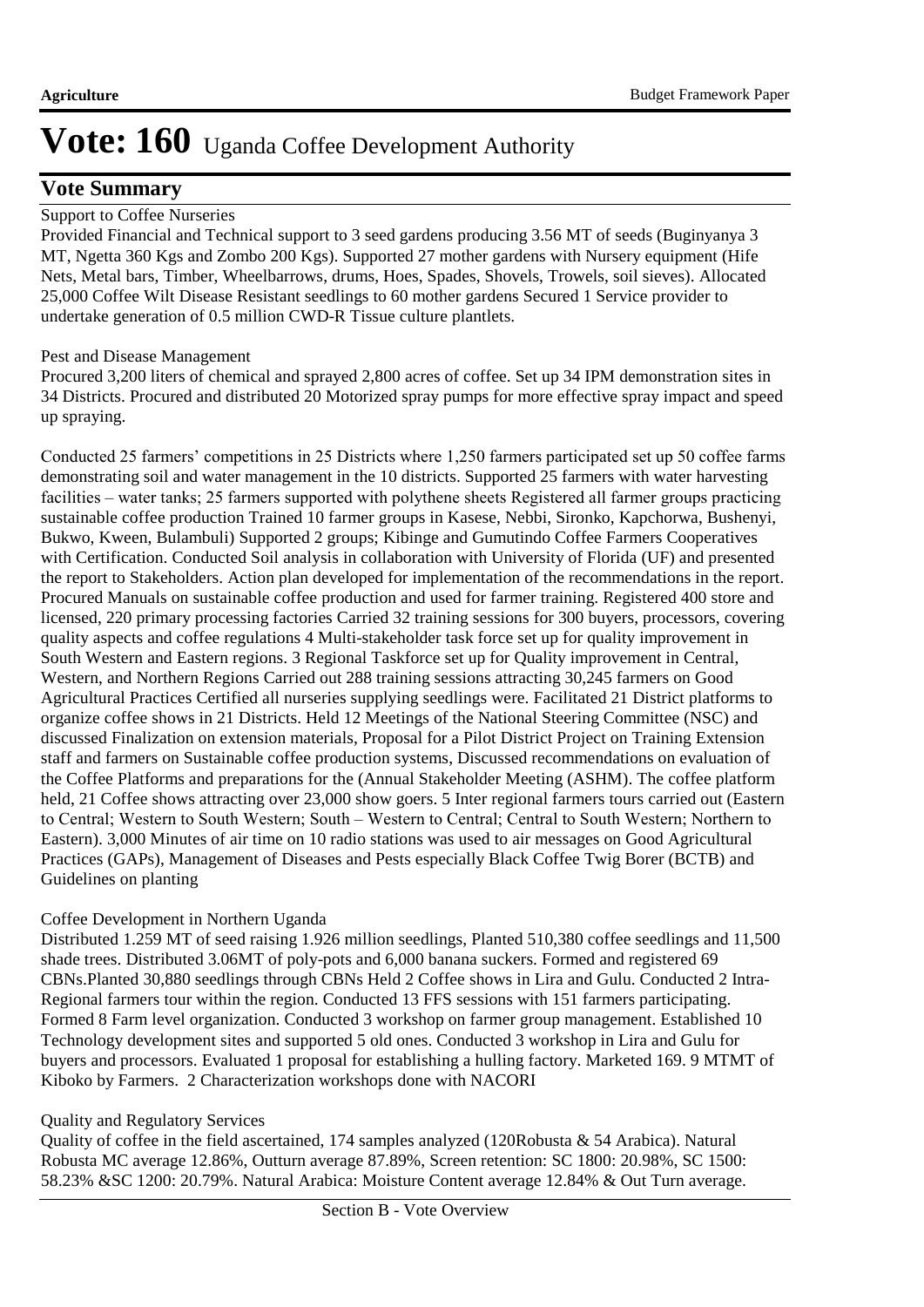## **Vote Summary**

83.35%, Screen retention: SC 1700: 57.39%, SC 1600: 19.06%, SC 1500: 9.76% & <SC 1500: 13.79%. Washed Arabica: Moisture Content average 12.70% & Out Turn average. 93.00%, Screen retention: SC 1700: 34.80%, SC 1600: 27.15%, SC 1500: 19.40% & <SC 1500: 18.65%

Produced 12 reports quality assurance reports containing information on field and FAQ delivery sample analysis results disseminated. Natural Robusta. Moisture Content: July (12.01%), Aug (13.36%), Sept (11.93%), Nov (13.34%) & Jan (12.92%) . Out Turn: July (78.30%), August (88.88%), Sept (97.6%), Nov (85.73%) & Jan (79.09%) .Natural Arabica, Moisture Content: July (13.09), Aug (13.58), Sept (12.65%), Oct (14.00%), Nov (12.07%) & Jan (12.65%), Above SC 1600: July (78.40), Aug (80.94), Sept (70.1%) Oct (78.21%), Nov (75.27%) & Jan (78.30%). Out Turn: July (78.42), Aug (77.91), Sept (75.9%) Oct (87.48%), Nov (86.00%) & Jan (84.80%). Washed Arabica, MC: Nov (12.70%), SC 1600: Nov (61.95%) , OT: Nov (93.00%)

Disseminated information on the field sample analysis to stakeholders and field staff through 12 monthly quality reports

66 coffee samples analyzed for trends and 277 cups analyzed

1,070 participants comprised of farmers, processors, LGs, traders and regional political leadership were sensitized and trained in harvesting and post-harvest practices from the districts of Bugiri, Mayuge, Rakai, Kayunga, Lwengo, Wakiso, Kanungu, Hoima, Kagadi, Ibanda,Kamuli, Rukungiri, Kisoro, Isingiro and Rubirizi

74 brands of coffee finished products analyzed

635 FAQ samples analyzed at export level, Natural Robusta (420 samples) & Natural Arabica (172 samples). Natural Robusta: Moisture Content Ave. 12.91%, above. SC 1500- 76.67% & Out Turn average. : 85.02%. Natural Arabica: Moisture Content average 13.22%, above. SC 1600- 73.47% & Outturn average 79.95%, Screen retention: Natural Robusta-SC 1800: 16.54%,SC 1500: 60.02%,SC 1200: 23.44%. Natural Arabica: SC 1700: 52.42%,SC 1600: 21.05%,SC 1500: 10.54% & <SC 1500: 15.99%

3.193m bags inspected and loaded for export. 9,789 Quality Certificates issued 8,945 ICO certificates issued Cup Quality, 7,946 samples analyzed and 48,572 cups liquored, Natural Robusta: 4,995 samples analysed (physical Analysis), 29,285 cups liquored, clean cups (96.76%), Un-clean cups (4.09%). Natural Arabica (Drugar): 801 samples analysed (physical Analysis). 4721 cups liquored, Clean cups (98.41%), Un-clean cups (1.59%). Washed Arabica: 617 samples analysed (physical Analysis), 3519 cups liquored, Clean cups (98.5%), Un-clean cups (1.49%). Referrals: 71,706 bags of coffee rejected, High moisture content (36.53%), Low retention (31.9%), High %age defects (32.12%), Adulterated coffee (2.08%)

356 Arabica coffee and 356 soil samples together with the corresponding GPS information collected from Kasese, west Nile, Central(Masaka, Sembabule, Bukomansibi, Lwengo, Rakai, Lyantonde and Mpigi), south western(Bushenyi, Sheema, Rubirizi, Mitoma, Rukungiri, Kanungu, Ntungamo, Kisoro and Ibanda.) and Mt Elgon area

356 soil samples undergoing nutrient analysis

Preliminary profile results: Robusta: Rukungiri –heavy mouthfeel, good Flavour, strong Fragrance, low bitter/sweet balance. Mbarara: light mouthfeel, good Flavour, strong Fragrance, low bitter/sweet balance. Ntungamo: heavy mouth feel, good Flavour, moderate Fragrance, low bitter/sweet balance. Masaka: light mouth feel, light Flavour, light Fragrance, high bitter/sweet balance.

Arabica: Kapchorwa- Heavy body, good Flavour, strong Fragrance, high acidity &balanced cup. Kisoro -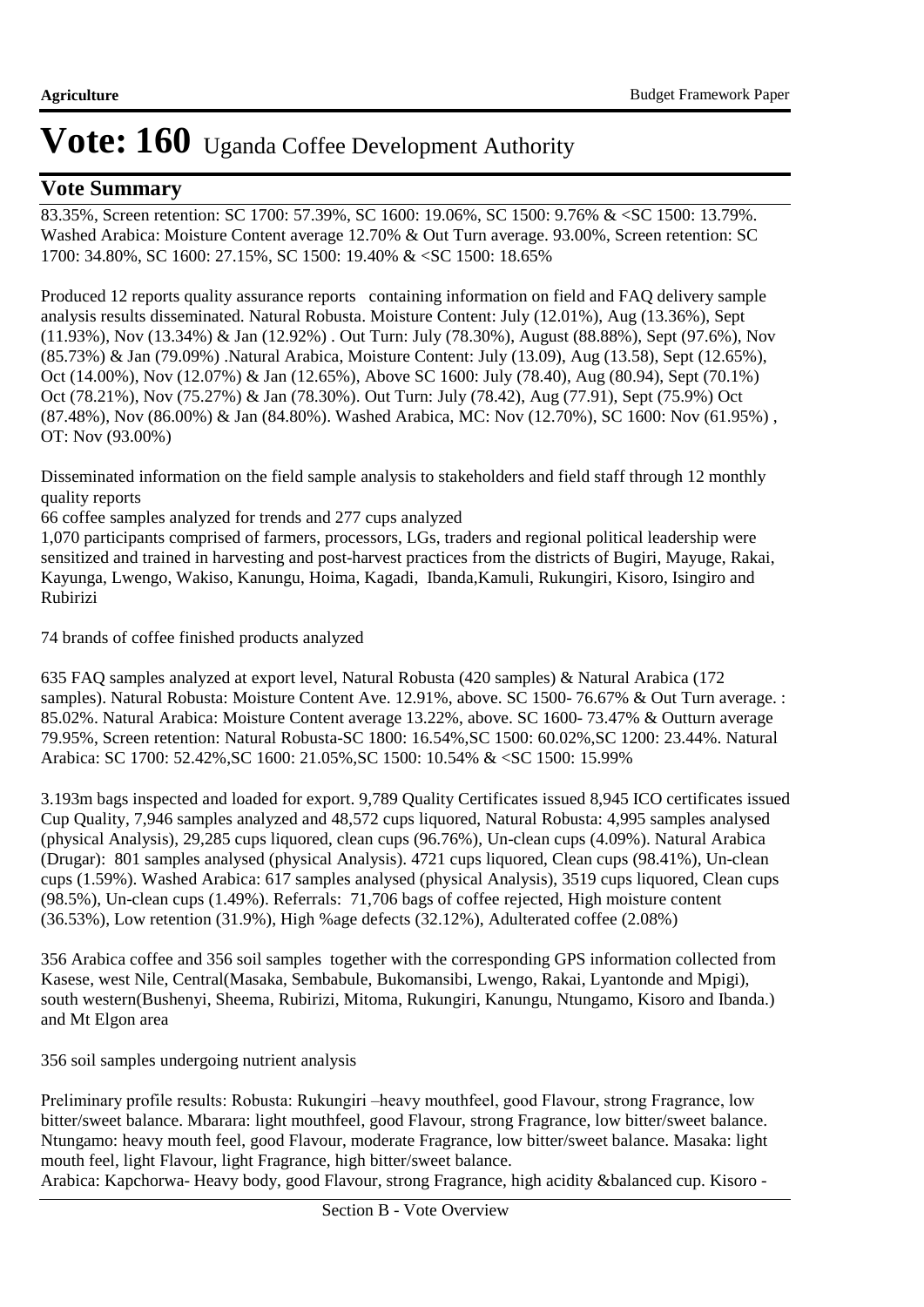## **Vote Summary**

Medium body, very good Flavour, strong Fragrance, medium acidity &very well balanced cup. Kasese - Heavy body, mild Flavour, strong Fragrance, light acidity &unbalanced cup.

58 brands of finished products analyzed against the East African standard of Roast and ground coffee.

 3 training sessions comprised of 99 participants carried on production and processing standards in the districts Luwero(34), Kayunga(35) and Iganga(30)

18 participants from industry sector players trained in coffee quality control, roasting, brewing, cupping skills & coffee theory. 31 University students trained in Coffee Quality Control techniques. 25 applications received and selection process for 18 QCs trainees completed

438 farmers trained in Best handling practices from the districts of Bugiri, Kamuli, Zombo, Arua, Oyam, Nebbi, Zombo and Lira, Bundibugyo, Kisoro, Rukungiri, Isingiro, Bukomansimbi, Masaka & Sembabule.

Trained 39 field based quality controllers in Bundibudgyo, Kyejonjo, Kibaale and Kamwenge. 47 baristas were trained in general coffee knowledge and brewing techniques. 20 baristas prepared for UNBC

22 Roasters trained (Zigoti, Elgonia, MTL, BCU, Good African Coffee, Nile Coffee &Star Coffee)

15 Brewers from Star Café, Prunes, Café Kawa, Amagara Café Bistro, Phase 2, Bean café and Nexus Resort Hotel trained in coffee grading, roasting, and customer service. 140 Field based quality controllers trained on physical grading and introductory cupping. 20 participants prepared in Pre R grading course

Held the "Coffee on the Road" promotion with over 1800 people in the districts Buikwe, Jinja & Kamuli.

#### Value Addition and Generic Promotion

Promoted coffee in 10 local shows and fairs: the Annual Jinja show theme - "take it to the farmers". UMA, Lugogo, World Food Day (WFD), the 9th Eastern UMA trade fair in Mbale, American Chamber of commerce exhibition at UMA show grounds and Buganda Expo at Bulange Mengo and 3 corporate league events. Disseminated coffee information by giving away a coffee flyers to show goers, Giving participants to taste coffee both espresso & brewed , Sensitized the public on the National Coffee Policy

Participated in 3 coffee promotional shows, Kiruhura, Kamwenge and Rakai.

Promoted coffee consumption in 13 shows – Kayunga, Ntungamo, Mityana, Kamwenge, Kumi, Soroti, Lira, Gulu, Arua and Zombo

Supported 4 university coffee clubs of MUK,KYU,UCU & KIU to hold a University coffee week: Explained coffee benefits, Worked with the club members in the promotion of coffee, Explained easy coffee brewing techniques, Engagements with MUST students on opening a club started

Promotional materials used during IACO conference

Promoted coffee consumption under the theme "Coffee on the Road" in the districts of Kayunga, Luuka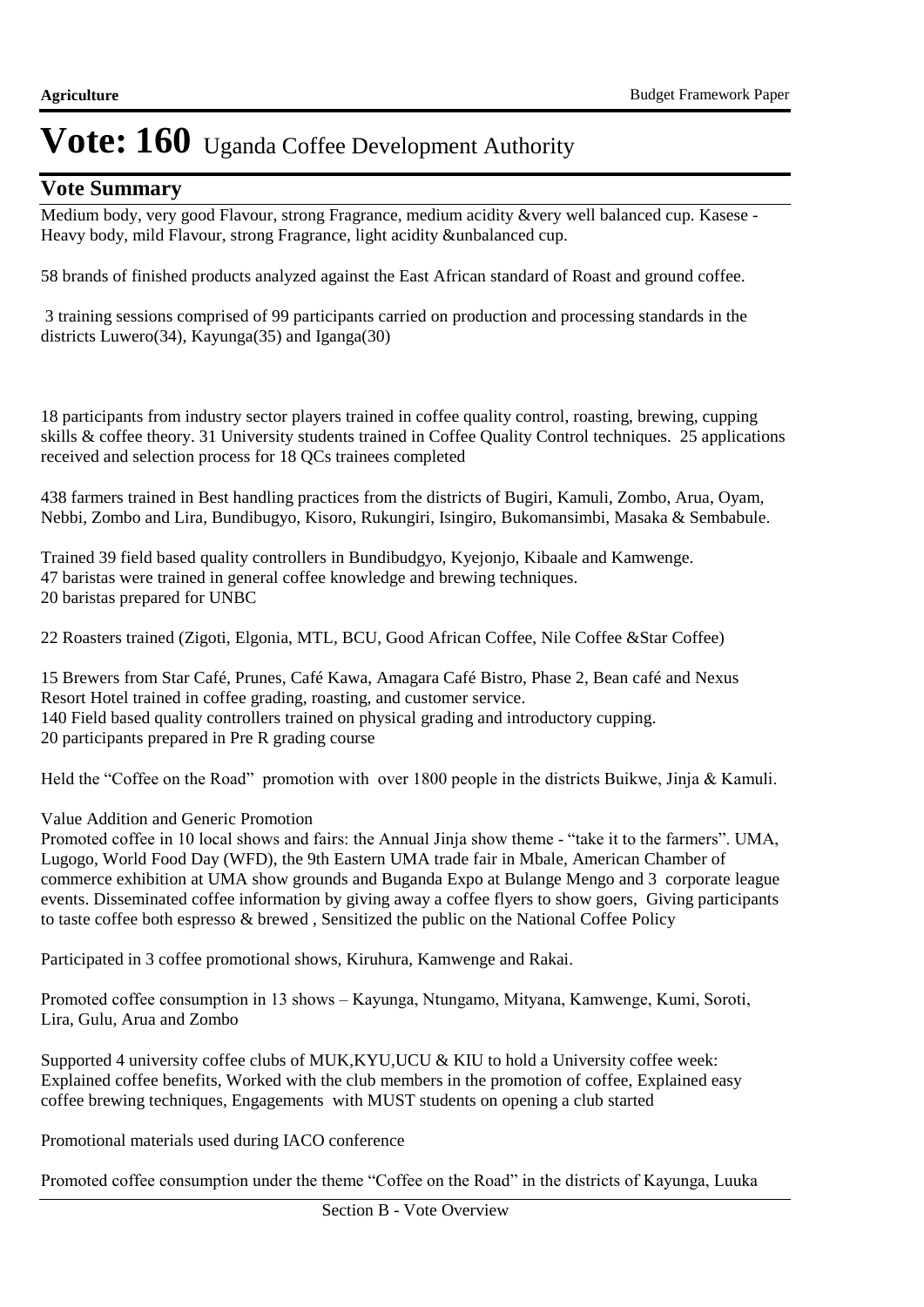## **Vote Summary**

Masaka, Ntungamo, Mbarara and Iganga: Public given an opportunity to taste the good coffees, disseminated information on the health benefits of drinking coffee contained in a brochure.

2 workshops in Mbarara (20) and Bushenyi (42) attracting participants from the field of Science to include Teachers, Doctors, Students, Farmers and other stakeholders

Held a TV show on coffee and its health benefits on TV West

Conducted a presentation on the benefits of drinking coffee with the Lead presenter Dr. David Nini, A coffee expert from Israel at the Inter African Coffee Organization symposium

Supported the UNBC Uganda chapter to: Conduct pre-competition training for 20 baristas and calibration of the 21 judges, Hosted the 8th UNBC at Serena Hotel with 15 finalists, Facilitated the requirements of the head Judge, Mike Young from Hong Kong. Winners: UNBC champion Mark Okuta, Royal Suites (500.5 pts.), Annet Nyakaisiki, Good African Coffee 1st runner up (491.5 pts.), Simon Ochen, Serena Hotel 2nd runner up (453.5 pts.)

20 participants trained in cupping skills, WCC regulations explained and competed in the preliminary stage.

Held the 3rd UNCTC at Serena Hotel with 8 finalists, Winners of the UNCTC: Brenda Kemigisha, Emmanuel Tumwesigye, Simon Ochen

156,178 bags (9,370.68 tons) exported to Asia pacific region. 9370.68

Promoted coffee in 12 international events: The Canton Fair and Guangzhou Coffee Expo in China, 12th African Fine Coffees exhibition in Nairobi, Kenya, Specialty Coffee Association of Japan exhibition and conference held at Big Sight Tokyo under the theme "Surprise", Coffee cupping session held at SCAJ-Tokyo, Uganda North American Association exhibition- San Diego, USA.Coffee cupping sessions held during UNAA- USA, Uganda to feature as a portrait country cancelled by SCAA and IACO. Guangdong Innovative Technology College (GITC), Fujian Province's 3-day Ningde Exhibition 2015 and Milano Tutto FOOD Expo 2015 Italy. Participating in Milano expo 2015, Participated in SCAE Gothenburg, Sweden. Participated at the World Barista Championship, Seattle USA

Uganda hosted the 1st Coffee Origin tour attracting 11 coffee buyers from USA.

Participated in the preparatory meetings of the "World Food Expo" to be held in Milan, Italy.

Hosted the parliamentary Committee of Statutory Authorities and State Enterprises (COSASE) in China on an M & E activity of the promotional centers.

Collaborated with Guangdong International Volunteer Entrepreneurial Services to promote Uganda coffee in Hong Kong.

Hosted the 54th Inter African Coffee Organization Annual General Assembly and 2nd African Coffee Symposium themed "Unlocking the Potential of The African Coffee Industry" at the Kampala Serena Conference Centre. Symposium attracted 300 participants comprised of Medics, Academic, Civil, Government, Non-government, coffee and foreign dignitaries. Showcased the documentary

*Preliminary 2015/16 Performance*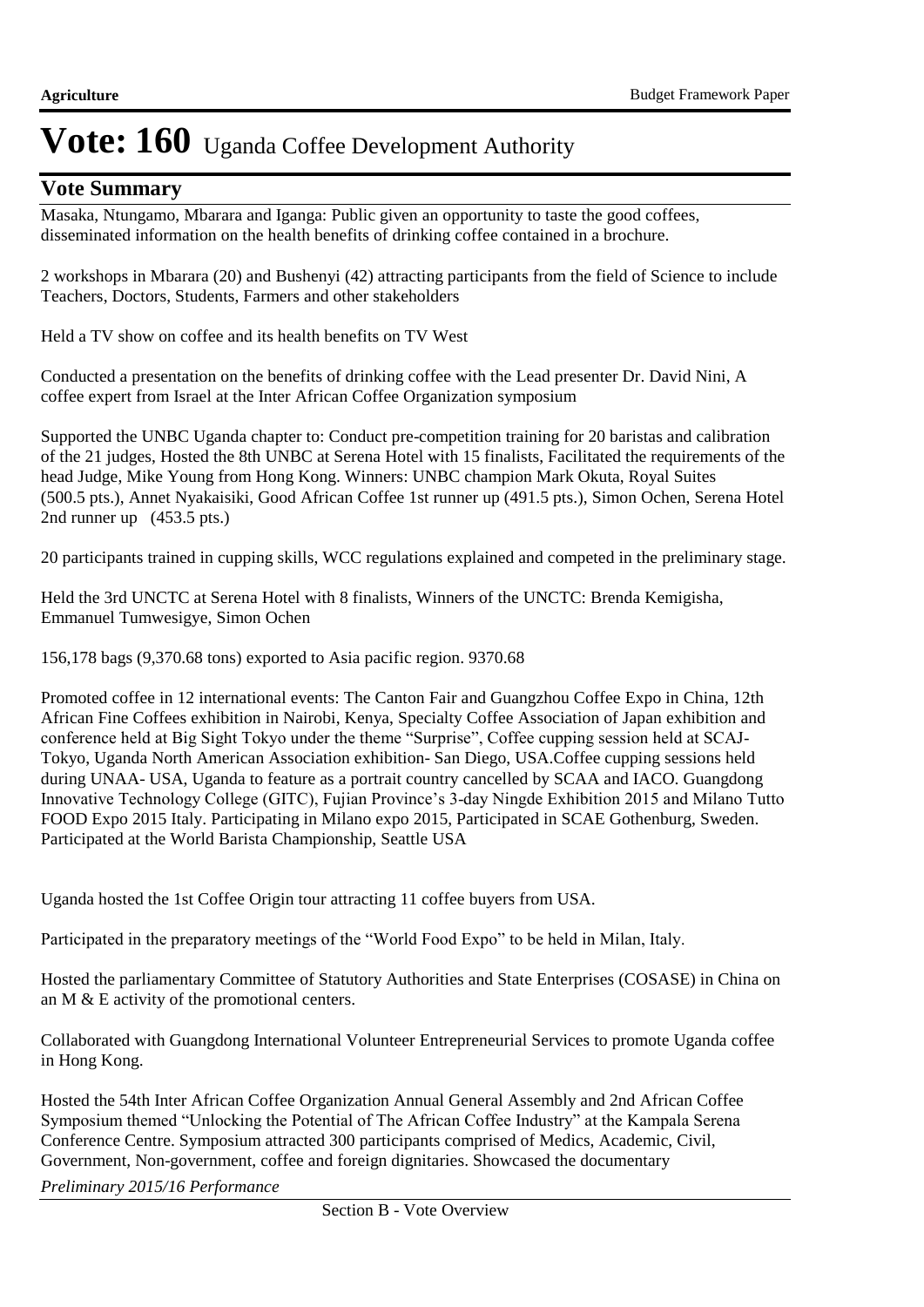## $\bf{V}$ ote  $\bf{Summary}$

## VOLUME OF EXPORTS

The targeted volume of coffee exports in the first quarter of FY 2015/16 was 1,001,000 bags. The actual volume of bags exported was 1,009,650. This gives a performance of 101%. The slight increase in volume is attributed to the favorable weather experienced.

In comparison with the first quarter of FY 2014/15, the volume of exports in the first quarter of FY 2015/16 increased by 28% (1,009,650 60-kilo bags of coffee compared to 790,260).

## VALUE OF EXPORTS

The targeted value of exports for in the first quarter of FY 2015/16 was US\$ 126 million. The actual value of exports recorded was US\$ 104 million (83%).

The value of coffee exports for the first quarter of FY 2015/16 was US\$ 105 million compared to US\$ 97 million in FY 2014/15. This represents an increase in value of 8%. The average unit value of coffee in the first quarter of FY 2015/16 was US\$ 2.07 compared to US\$ 1.84 in the FY 2014/15.

### PRODUCTION, RESEARCH & COORDINATION

Raised 5.8 million coffee seedlings; (4 Million Robusta, 1.8 Million Arabica seedlings raised). Conducted pests and diseases surveillance and reports submitted indicate a reduced incidence of BTCB between 0% and 7% in most parts of the affected regions. Developed training and awareness material for farmers. Set 1 acre demonstration site on Integrated Pest Management (IPM) in 34 districts. Procured 4200 liters of Chemicals and 12 sets of protective equipment for BCTB spraying and 30 motorized pumps .Trained 6 Farmer groups (in Kasese (2) Kapchorwa, Bushenyi and Zombo (2). Trained 80 Processors and Buyers on; Hygiene requirements, Processing standards and Coffee regulations-Coffee quality improved resulting in reduction in Percentage of low grade coffee. Conducted 108 training sessions were 10,260 Farmers were trained on GAPs. Facilitated 31 Coffee Platforms to carry out coffee activities. Held 24 Coffee shows held resulting in strengthening linkages between input dealers, farmers, Researchers and other stakeholders. Contracted 15 Radio Stations to air programmes covering season based activities and new developments in the value chain.

#### COFFEE DEVELOPMENT IN NORTHERN UGANDA

Generated 0.06 million shade trees seedlings, 3,000 banana suckers. Planted 825, 594 coffee seedlings, 3,000 banana suckers and 31, 000 tree shade Seedlings. Conducted 3 Workshops/seminars on; business management, nursery management and post- harvest management. One Farmer Tour for 15 farmers was carried out. Two Farm level Organizations were formed. Three workshops were conducted on; group management, Business skills and Governance. Established 10 Technology development sites at sub county level for coffee, bananas and cover crops.

#### VALUE ADDITION AND GENERIC PROMOTION UNDERTAKEN

Promoted Ugandan coffee at 6 international events, namely; the Food Hospitably World China 2015, Wuhan Coffee Museum Expo, the 23rd Consulates' Trade Exhibition 2015 in Guangzhou, China and the Milano expo 2015 in Italy, Specialty Coffee Association of Japan (SCAJ), Tokyo and the Uganda North America Association (UNAA) annual convention in USA and participated in International Coffee Organization meeting in Milan, Italy.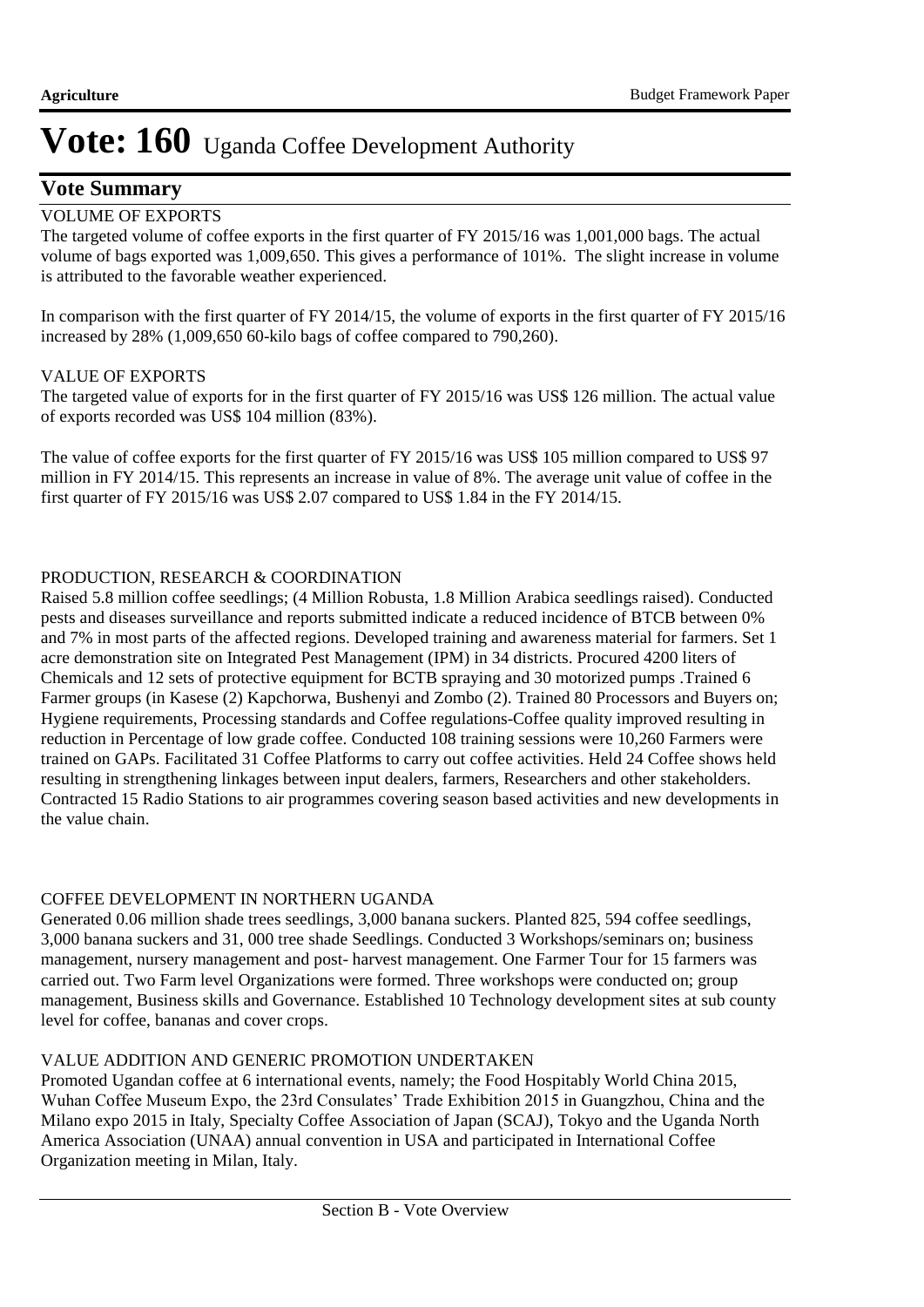## **Vote Summary**

### QUALITY ASSURANCE

Analyzed 27 Robusta coffee samples. Robusta: MC average 13.13%, Outturn average 80.70%. Screen retention, Natural Robusta: SC 1800: 24.83%, SC 1500: 56.34% &SC 1200: 18.83%. Conducted three training sessions in Eastern, Central and 1 UCRA training with 516 persons trained, Liquored 34 brands collected (from market and roasting factories) Analyzed 222 FAQ samples at export level, Natural Robusta (202 samples) & Natural Arabica (20 samples). Natural Robusta: Moisture Content Ave. 13.47%, above. SC 1500- 79.47% & Out Turn average. : 79.37%. Natural Arabica: Moisture Content average 13.77%, above. SC 1600- 76.03% & Outturn average 82.37%. Screen retention: Natural Robusta-SC 1800: 18.42%, SC 1500: 61.05%, SC 1200: 20.53%. Natural Arabica: SC 1700: 51.56%, SC 1600: 24.47%, SC 1500: 17.20% & <SC 1500: 6.77%. Produced and disseminated 3 monthly Quality reports of July, August and September containing information on field and FAQ delivery sample analysis results, Inspected and loaded for export 1.013 m bags of coffee. Issued 3,082 Quality Certificates and 2,738 ICO certificates, Trained 18 university students in basic coffee quality control and brewing techniques. Conducted training of 30 baristas in Mbarara on brewing of espresso based drinks

| Vote, Vote Function<br><b>Key Output</b>                                                | 2015/16<br><b>Approved Budget and</b><br><b>Planned outputs</b>                                          | <b>Spending and Outputs</b><br><b>Achieved by End Sept</b>                                              | 2016/17<br><b>Proposed Budget and</b><br><b>Planned Outputs</b>            |  |  |  |
|-----------------------------------------------------------------------------------------|----------------------------------------------------------------------------------------------------------|---------------------------------------------------------------------------------------------------------|----------------------------------------------------------------------------|--|--|--|
| Vote: 160 Uganda Coffee Development Authority<br>Vote Function: 0153 Coffee Development |                                                                                                          |                                                                                                         |                                                                            |  |  |  |
| <b>Output: 015301</b>                                                                   | Production, Research & Coordination                                                                      |                                                                                                         |                                                                            |  |  |  |
|                                                                                         |                                                                                                          |                                                                                                         |                                                                            |  |  |  |
| Description of Outputs:                                                                 | Raise 96 million coffee<br>seedlings;76 Million Robusta<br>Seedlings and 20 Million<br>Arabica seedlings | Raised 5.8 million coffee<br>seedlings; (4 Million Robusta,<br>1.8 Million Arabica seedlings<br>raised) | Procure and distribute 100<br>million seed (80m Robusta and<br>20m Arabica |  |  |  |
|                                                                                         |                                                                                                          |                                                                                                         | <b>Provide Financial Support to 4</b>                                      |  |  |  |
|                                                                                         | 9.6 Million Agro Forestry Tree<br>Shade seedlings raised                                                 | No Agro Forestry Tree Shade<br>seedlings raised                                                         | Seed gardens to generate seeds                                             |  |  |  |
|                                                                                         |                                                                                                          |                                                                                                         | <b>Procure Nursery equipment for</b>                                       |  |  |  |
|                                                                                         | 7 MT Arabica and 2 MT                                                                                    | Pests and diseases surveillance                                                                         | established 10 CWDr mother                                                 |  |  |  |
|                                                                                         | Robusta produced for                                                                                     | carried out and reports                                                                                 | gardens                                                                    |  |  |  |
|                                                                                         | distribution to CBNs and                                                                                 | submitted indicate a reduced                                                                            |                                                                            |  |  |  |
|                                                                                         | Private nurseries                                                                                        | incidence of BTCB between 0%<br>and 7% in most parts of the                                             | Procure 50,000 plantlets from<br><b>CWD-R</b> nurseries for                |  |  |  |
|                                                                                         | 20 CWD Mother Gardens                                                                                    | affected regions.                                                                                       | distribution to other CWDR                                                 |  |  |  |
|                                                                                         | supported, with capacity to                                                                              |                                                                                                         | nursery operators                                                          |  |  |  |
|                                                                                         | produce 10,000 cuttings in the                                                                           | Developed training and                                                                                  |                                                                            |  |  |  |
|                                                                                         | 2nd year after establishment.                                                                            | awareness material for farmers                                                                          | Procure 500,000 Tissue Culture<br>seedlings                                |  |  |  |
|                                                                                         | 100,000 CWD-R plantlets                                                                                  | Set 1 acre demonstration site on                                                                        |                                                                            |  |  |  |
|                                                                                         | distributed to at least 285 CWD-                                                                         | <b>Integrated Pest Management</b>                                                                       | <b>Procure and distribute 80% of</b>                                       |  |  |  |
|                                                                                         | R Nursery operators @ 1,500                                                                              | (IPM) in 34 districts                                                                                   | seedlings $(49, 284, 000)$ on basis                                        |  |  |  |
|                                                                                         | per seedling                                                                                             |                                                                                                         | of District targets to farmers                                             |  |  |  |
|                                                                                         |                                                                                                          | Procured 4200 liters of                                                                                 | /farmer groups, Exporter based                                             |  |  |  |
|                                                                                         | 1 million tissue culture                                                                                 | Chemicals and 12 sets of                                                                                | farmer groups, Farmer                                                      |  |  |  |
|                                                                                         | seedlings procured $\omega$ shs. 750<br>each                                                             | protective equipment for BCTB<br>spraying and 30 motorized                                              | <b>Organizations</b>                                                       |  |  |  |
|                                                                                         |                                                                                                          | pumps.                                                                                                  | Procure and distribute seedlings                                           |  |  |  |
|                                                                                         | 1 million tissue culture                                                                                 |                                                                                                         | $(10\%)$ $(6,050,000)$ to                                                  |  |  |  |
|                                                                                         | seedlings weaned and hardened                                                                            | 6 Fiarmer groups (in Kasese (2)                                                                         | commercial oriented farmers;                                               |  |  |  |
|                                                                                         | @ shs 750 each, and delivered<br>to beneficiaries.                                                       | Kapchorwa, Bushenyi, Zombo<br>(2) trained                                                               | <b>Medium and Large Scale</b>                                              |  |  |  |
|                                                                                         |                                                                                                          |                                                                                                         | Procure and distribute seedlings                                           |  |  |  |
|                                                                                         | 7.477 million Seedlings<br>distributed and planted by the                                                | 80 Processors and Buyers<br>trained on; Hygiene                                                         | $(10\%)$ (6,050,000) to women<br>and youth.                                |  |  |  |

### **Table V2.1: Past and 2016/17 Key Vote Outputs\***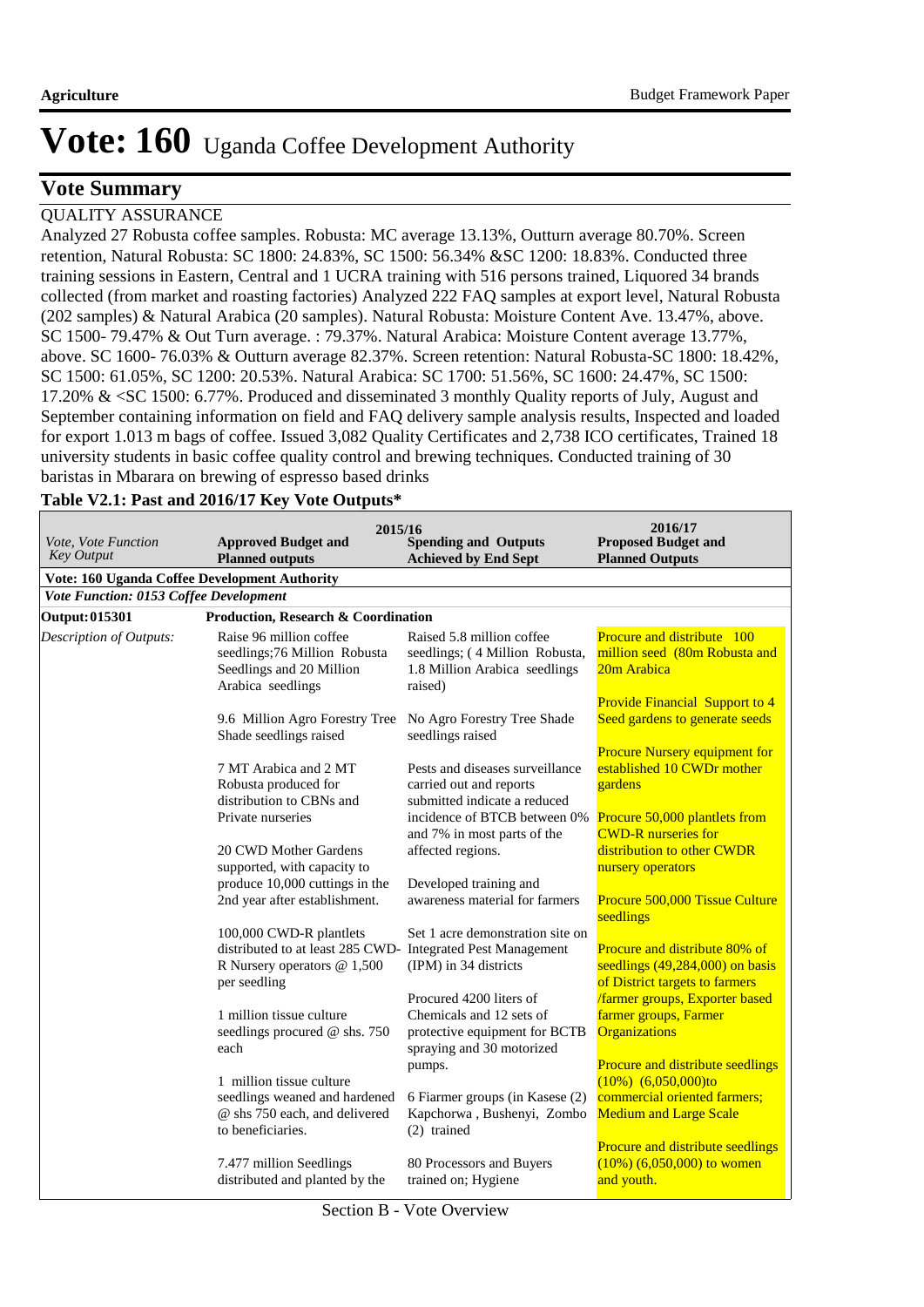|                                          | 2016/17<br>2015/16                                                                                                                                                                                                                                                                                                                                                                                                                                                                                                                                                                                                                                                                                                                                                                                                                                                                                                                                                                                                                                                                                                                                                                                                     |                                                                                                                                                                                                                                                                                                                                                                                                                                                                                                                                                                                                                                                                                                                                                                                                                   |                                                                                                                                                                                                                                                                                                                                                                                                                                                                                                                                                                                                                                                                                                                                                                                                                                                                                                                                                                                                                                                                                                                                                                                                                                                 |  |  |  |
|------------------------------------------|------------------------------------------------------------------------------------------------------------------------------------------------------------------------------------------------------------------------------------------------------------------------------------------------------------------------------------------------------------------------------------------------------------------------------------------------------------------------------------------------------------------------------------------------------------------------------------------------------------------------------------------------------------------------------------------------------------------------------------------------------------------------------------------------------------------------------------------------------------------------------------------------------------------------------------------------------------------------------------------------------------------------------------------------------------------------------------------------------------------------------------------------------------------------------------------------------------------------|-------------------------------------------------------------------------------------------------------------------------------------------------------------------------------------------------------------------------------------------------------------------------------------------------------------------------------------------------------------------------------------------------------------------------------------------------------------------------------------------------------------------------------------------------------------------------------------------------------------------------------------------------------------------------------------------------------------------------------------------------------------------------------------------------------------------|-------------------------------------------------------------------------------------------------------------------------------------------------------------------------------------------------------------------------------------------------------------------------------------------------------------------------------------------------------------------------------------------------------------------------------------------------------------------------------------------------------------------------------------------------------------------------------------------------------------------------------------------------------------------------------------------------------------------------------------------------------------------------------------------------------------------------------------------------------------------------------------------------------------------------------------------------------------------------------------------------------------------------------------------------------------------------------------------------------------------------------------------------------------------------------------------------------------------------------------------------|--|--|--|
| <i>Vote, Vote Function</i><br>Key Output | <b>Approved Budget and</b><br><b>Planned outputs</b>                                                                                                                                                                                                                                                                                                                                                                                                                                                                                                                                                                                                                                                                                                                                                                                                                                                                                                                                                                                                                                                                                                                                                                   | <b>Spending and Outputs</b><br><b>Achieved by End Sept</b>                                                                                                                                                                                                                                                                                                                                                                                                                                                                                                                                                                                                                                                                                                                                                        | <b>Proposed Budget and</b><br><b>Planned Outputs</b>                                                                                                                                                                                                                                                                                                                                                                                                                                                                                                                                                                                                                                                                                                                                                                                                                                                                                                                                                                                                                                                                                                                                                                                            |  |  |  |
|                                          | identified Groups across the<br>regions.<br>1.87 million seedlings planted<br>by commercial coffee farmers in<br>total; Arabica $2 - 10$ ha =<br>$250,000$ seedlings = 30 farmers<br>$> 10ha = 124,000$ seedlings = 8<br>farmers; Robusta $10 - 20$ ha =<br>$750,000$ seedlings = 45<br>farmers $>20$ ha = 746,000<br>seedlings $=$ 34 farmers<br>250 farmers establish 1 acre<br>demonstration plots on benefits<br>of rehabilitation and other GAPs National Steering committee<br>10 farmers per region are<br>supported to establish<br>water<br>harvesting facilities - water<br>ponds using polythene sheets.<br>5 districts per region involving<br>50 farmers each, participate in<br>farmer competitions (Prizes<br>include; hand pulpers,<br>tarpaulins, bicyles, radios, and<br>solar panels)<br>Pests and diseases surveillance<br>carried out and reports<br>submitted.<br>Development of training and<br>awareness material for farmers.<br>Set 1 acre demonstration on<br><b>Integrated pest Management</b><br>$(IPM)$ per district $-65$ districts<br>Procure equipment and<br>chemicals for urgent<br>interventions.<br>20 farmer groups mapped and<br>input into a GIS system and<br>maps generated. | requirements, Processing<br>standards and Coffee<br>regulations-Coffee quality<br>improved resulting in reduction<br>in Percentage of low grade<br>coffee.<br>108 training sessions carried out<br>and at least 10,260 Farmers<br>trained on GAPs.<br>31 Coffee Platforms facilitated<br>to carry out coffee activities;<br>Quality improvement<br>had 2 Meetings and discussed<br>value chain activities.<br>24 Coffee shows held resulting<br>in strengthening linkages<br>between input dealers, farmers,<br>Researchers and other<br>stakeholders.<br>15 Radio Stations contracted to<br>air programmes covering season<br>based activities and new<br>developments in the value chain.<br>Field supervision - 15 Field<br>supervision reports submitted<br>covering implementation of<br>program activities. | Establish 125 acres of<br>demonstration plots by<br>providing (1 Pruning Kit, 1bag<br>fertilizers, 1 spray pump,<br>herbicides and pesticides to<br>farmers 50 farmers per region<br><b>Support domestic water</b><br>harvesting techniques, as an<br>adaptation to climate change on<br>a demonstration basis.<br>Provide support for<br>surveillance, training,<br>sensitization, procurement of<br>equipment, materials,<br>chemicals, spraying (Fuel for<br><b>Motorized Sprayers) and</b><br>management of diseases and<br>pests. Black twig borer, Leaf<br>rust, Coffee berry disease, Stem<br>borers - and others emergencies<br>Provide financial support to<br>coffee Research activities that<br>enhance production and<br>productivity<br>Map out and register farmers<br>practicing sustainable coffee<br>production<br>Carry out training for 20<br>participating Farmer Groups in<br>sustainable coffee production<br>systems, and Support them to<br>access external markets<br><b>Collaborate with University of</b><br>Florida (UF) to carry out further<br>soil analysis and mapping, Soil<br>sampling in the 5 regions<br>Support at least 1 farmer groups<br>with Certification procedures<br>Undertake monthly inspections |  |  |  |
|                                          |                                                                                                                                                                                                                                                                                                                                                                                                                                                                                                                                                                                                                                                                                                                                                                                                                                                                                                                                                                                                                                                                                                                                                                                                                        |                                                                                                                                                                                                                                                                                                                                                                                                                                                                                                                                                                                                                                                                                                                                                                                                                   |                                                                                                                                                                                                                                                                                                                                                                                                                                                                                                                                                                                                                                                                                                                                                                                                                                                                                                                                                                                                                                                                                                                                                                                                                                                 |  |  |  |
|                                          | Twenty farmer groups (in<br>Kasese (2) Kisoro, Bukonsimbi,<br>Bududa, Luwero, Mayuge,<br>Buikwe, Kamuli, Nebbi,<br>Sironko, Kapchorwa (2),<br>Bushenyi, Ibanda, Bukwo,<br>Kween, Bulambuli, Zombo (2)<br>trained                                                                                                                                                                                                                                                                                                                                                                                                                                                                                                                                                                                                                                                                                                                                                                                                                                                                                                                                                                                                       |                                                                                                                                                                                                                                                                                                                                                                                                                                                                                                                                                                                                                                                                                                                                                                                                                   | of Buyers' Stores and<br><b>Processing Factories to</b><br>undertake their registration,<br>licensing and Training<br><b>Carry out 6 Sensitization</b><br><b>Workshops per Region</b>                                                                                                                                                                                                                                                                                                                                                                                                                                                                                                                                                                                                                                                                                                                                                                                                                                                                                                                                                                                                                                                           |  |  |  |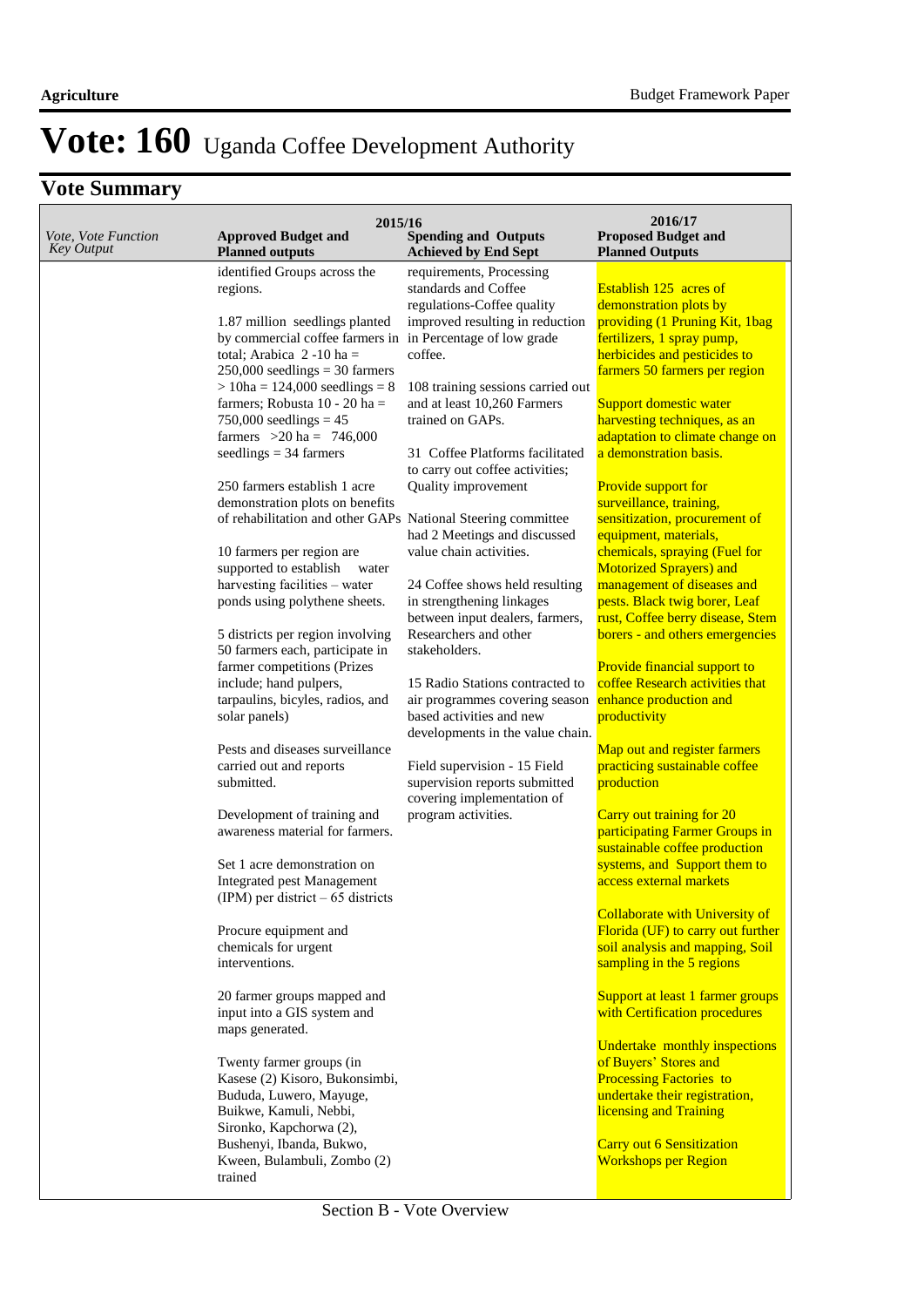| Vote, Vote Function<br><b>Key Output</b> | 2015/16<br><b>Approved Budget and</b><br><b>Planned outputs</b> | <b>Spending and Outputs</b><br><b>Achieved by End Sept</b> | 2016/17<br><b>Proposed Budget and</b><br><b>Planned Outputs</b> |
|------------------------------------------|-----------------------------------------------------------------|------------------------------------------------------------|-----------------------------------------------------------------|
|                                          |                                                                 |                                                            | <b>Undertake Regional Quality</b>                               |
|                                          | 3 farmer groups supported to                                    |                                                            | improvement Initiatives                                         |
|                                          | access external markets.                                        |                                                            | through enforcement of the                                      |
|                                          |                                                                 |                                                            | <b>Coffee Regulations; Factory</b>                              |
|                                          | 200,000 seedlings planted by                                    |                                                            | hygiene practices, Good storage                                 |
|                                          | the farmer groups practicing                                    |                                                            | practices, Waste disposal and                                   |
|                                          | sustainable coffee production @                                 |                                                            | management (4 per Region)                                       |
|                                          | 350 per seedling.                                               |                                                            |                                                                 |
|                                          |                                                                 |                                                            | Provide financial support to                                    |
|                                          | Different soil characteristics                                  |                                                            | other stakeholders in                                           |
|                                          | identified & recommendations                                    |                                                            | monitoring and reporting on                                     |
|                                          | made to guide farmers in coffee                                 |                                                            | coffee activities                                               |
|                                          | production.                                                     |                                                            |                                                                 |
|                                          |                                                                 |                                                            | <b>Provide facilitation to Technical</b>                        |
|                                          | 1000 copies of manual printed                                   |                                                            | <b>Officers to Head office twice</b>                            |
|                                          | & distributed                                                   |                                                            | per annum                                                       |
|                                          |                                                                 |                                                            |                                                                 |
|                                          | 3 Certifications attained.                                      |                                                            | <b>RCEOs carry out 864 trainings</b>                            |
|                                          |                                                                 |                                                            | on GAPS and post-harvest                                        |
|                                          | 250 Processors and Buyers                                       |                                                            | handling (each 2 sessions per                                   |
|                                          | trained on; Hygiene                                             |                                                            | $month - 39$ RCEOS)                                             |
|                                          | requirements, Processing                                        |                                                            |                                                                 |
|                                          | standards, Coffee regulations                                   |                                                            | Certify 1,500 Nurseries in                                      |
|                                          |                                                                 |                                                            | collaboration with the DAOs                                     |
|                                          |                                                                 |                                                            |                                                                 |
|                                          | Set up 2 field quality                                          |                                                            |                                                                 |
|                                          | improvement teams per Region                                    |                                                            | <b>Coordinate 31 Coffee</b>                                     |
|                                          | to have 1 Week Crackdown per                                    |                                                            | <b>Production Campaign Activities</b>                           |
|                                          | Main season:                                                    |                                                            | at districts in collaboration with                              |
|                                          | Coffee quality improved                                         |                                                            | the District Coffee Platform                                    |
|                                          | Reduction in Percentage of low                                  |                                                            |                                                                 |
|                                          | grade coffee.                                                   |                                                            | Provide financial support and                                   |
|                                          |                                                                 |                                                            | <b>Hold 31 Coffee Shows</b>                                     |
|                                          | 624 training sessions carried out                               |                                                            |                                                                 |
|                                          | and at least 62,400 Farmers                                     |                                                            | <b>Promote Good Agricultural</b>                                |
|                                          | trained on GAPs.                                                |                                                            | Practices (GAPS) through                                        |
|                                          |                                                                 |                                                            | farmer competitions at 31                                       |
|                                          | 31 Coffee Platforms facilitated                                 |                                                            | <b>Coffee Shows</b>                                             |
|                                          | to carry out coffee activities;                                 |                                                            |                                                                 |
|                                          | Quality improvement, Organize                                   |                                                            | <b>Facilitating the National</b>                                |
|                                          | and participate in Coffee shows                                 |                                                            | <b>Steering Committee to hold 12</b>                            |
|                                          | National Steering committee                                     |                                                            | meetings                                                        |
|                                          | meets monthly to discuss value                                  |                                                            |                                                                 |
|                                          | chain activities @ 2 m per                                      |                                                            | Hold one Annual stakeholder                                     |
|                                          | month                                                           |                                                            | <b>Meeting</b>                                                  |
|                                          | Inputs Dealers, Farmers,                                        |                                                            |                                                                 |
|                                          | Researchers and other                                           |                                                            | Organize and implement 5 inter-                                 |
|                                          | stakeholder linkage strengthened                                |                                                            | regional Farmers' Study Tours                                   |
|                                          |                                                                 |                                                            |                                                                 |
|                                          | 1 Annual stakeholder Meeting                                    |                                                            | Implement airing of coffee                                      |
|                                          | held attended by at least 200                                   |                                                            | programmes on 15 Radio                                          |
|                                          | stakeholders; new strategies                                    |                                                            | <b>Stations</b>                                                 |
|                                          | presented and views collected,                                  |                                                            |                                                                 |
|                                          | New developments in Coffee                                      |                                                            | <b>Attend ASIC Conference in</b>                                |
|                                          | Research, Trends along the                                      |                                                            | China                                                           |
|                                          | value chain and other initiatives                               |                                                            |                                                                 |
|                                          | are discussed.                                                  |                                                            | <b>Overall Supervision and</b>                                  |
|                                          |                                                                 |                                                            |                                                                 |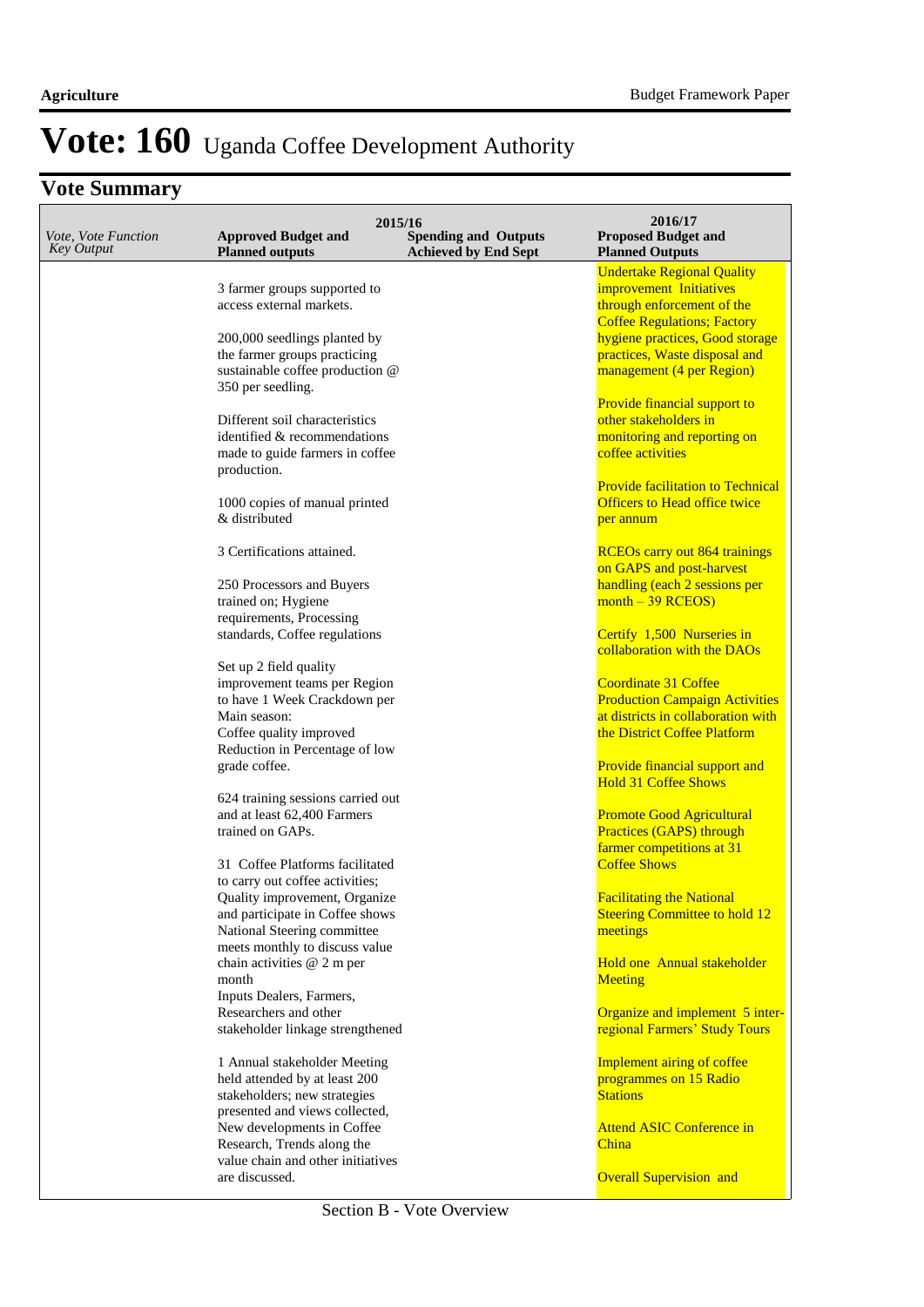| Vote, Vote Function<br><b>Key Output</b>                                                            | <b>Approved Budget and</b><br><b>Planned outputs</b>                                                            | 2015/16 | <b>Spending and Outputs</b><br><b>Achieved by End Sept</b>                                             |        | 2016/17<br><b>Proposed Budget and</b><br><b>Planned Outputs</b>                                                     |
|-----------------------------------------------------------------------------------------------------|-----------------------------------------------------------------------------------------------------------------|---------|--------------------------------------------------------------------------------------------------------|--------|---------------------------------------------------------------------------------------------------------------------|
|                                                                                                     | 5 Inter-Regional Farmers Study<br>Tours undertaken; (Eastern to                                                 |         |                                                                                                        |        | monitoring of all programmes<br>by the Director                                                                     |
|                                                                                                     | Northern; Northern to Western;<br>Western to Eastern;<br>South/Western to Central;<br>Central to South/Western) |         |                                                                                                        |        | Programmes' implementation<br>by Managers, Coordination and<br>Supervision of all activities in<br>the Regions      |
|                                                                                                     | 100 farmers per region learn<br>new GAPs<br>Improved GAPS and coffee                                            |         |                                                                                                        |        | Programmes' implementation<br>by Managers, Coordination and<br>Supervision of all activities in<br>the Regions      |
|                                                                                                     | quality<br>15 Radio Stations used to air<br>programmes covering season                                          |         |                                                                                                        |        | <b>Facilitate Office Rental and</b><br><b>Utilities Payments</b>                                                    |
|                                                                                                     | based activities and new<br>developments in the value chain.<br>Attend the Global Robusta                       |         |                                                                                                        |        | Motorcycle Fuel, Night<br>Allowances (Out of station $+$<br>Regional meeting), Car Hire,<br>Fuel for 19 Power saws, |
|                                                                                                     | Conference;<br>Field supervision                                                                                |         |                                                                                                        |        |                                                                                                                     |
| Performance Indicators:                                                                             |                                                                                                                 |         |                                                                                                        |        |                                                                                                                     |
| Number offarmer<br>demonstration plots<br>established                                               | 315                                                                                                             |         | 50                                                                                                     |        |                                                                                                                     |
| Number of farmer<br>demonstration plots<br>established                                              |                                                                                                                 |         |                                                                                                        |        | 315                                                                                                                 |
| Number of Coffee District<br>Platforms facilitated for<br>coffee activities                         | 31                                                                                                              |         | 24                                                                                                     |        | 45                                                                                                                  |
| No. of coffee seedlings<br>raised (million)                                                         | 96                                                                                                              |         | 5.8                                                                                                    |        | 96                                                                                                                  |
| No. of Nursery Coffee Wilt<br>Disease Resistant (CWDr)<br>Mother Gardens Established<br>& Supported | 40                                                                                                              |         | 25                                                                                                     |        | 40                                                                                                                  |
| Output Cost: UShs Bn:                                                                               |                                                                                                                 | 32.640  | UShs Bn:                                                                                               | 12.521 | <b>UShs Bn:</b><br>31.505                                                                                           |
| <b>Output: 015302</b>                                                                               | <b>Quality Assurance</b>                                                                                        |         |                                                                                                        |        |                                                                                                                     |
| Description of Outputs:                                                                             | Quality of coffee determined<br>10 training sessions conducted                                                  |         | 27 Robusta coffee samples<br>analyzed. Robusta: MC average<br>13.13%, Outturn average                  |        | <b>Quality of coffee determined</b><br>10 training sessions conducted                                               |
|                                                                                                     | 2000 farmers, processors,<br>traders and LGs sensitized                                                         |         | 80.70%. Screen retention,<br>Natural Robusta: SC 1800:<br>24.83%, SC 1500: 56.34% & SC<br>1200: 18.83% |        | 2000 farmers, processors,<br>traders and LGs sensitized                                                             |
|                                                                                                     | 10 workshops on coffee quality<br>and pricing conducted                                                         |         | 3 training sessions carried out<br>(Eastern, Central and 1 UCRA)                                       |        | 10 workshops on coffee quality<br>and pricing conducted                                                             |
|                                                                                                     | New grading system and<br>standards developed for<br>specialty Arabicas and fine<br>Robustas.                   |         | 516 people trained<br>Participated in 3 workshop<br>meetings i.e. an MTIC national                     |        | New grading system and<br>standards developed for<br>specialty Arabicas and fine<br>Robustas.                       |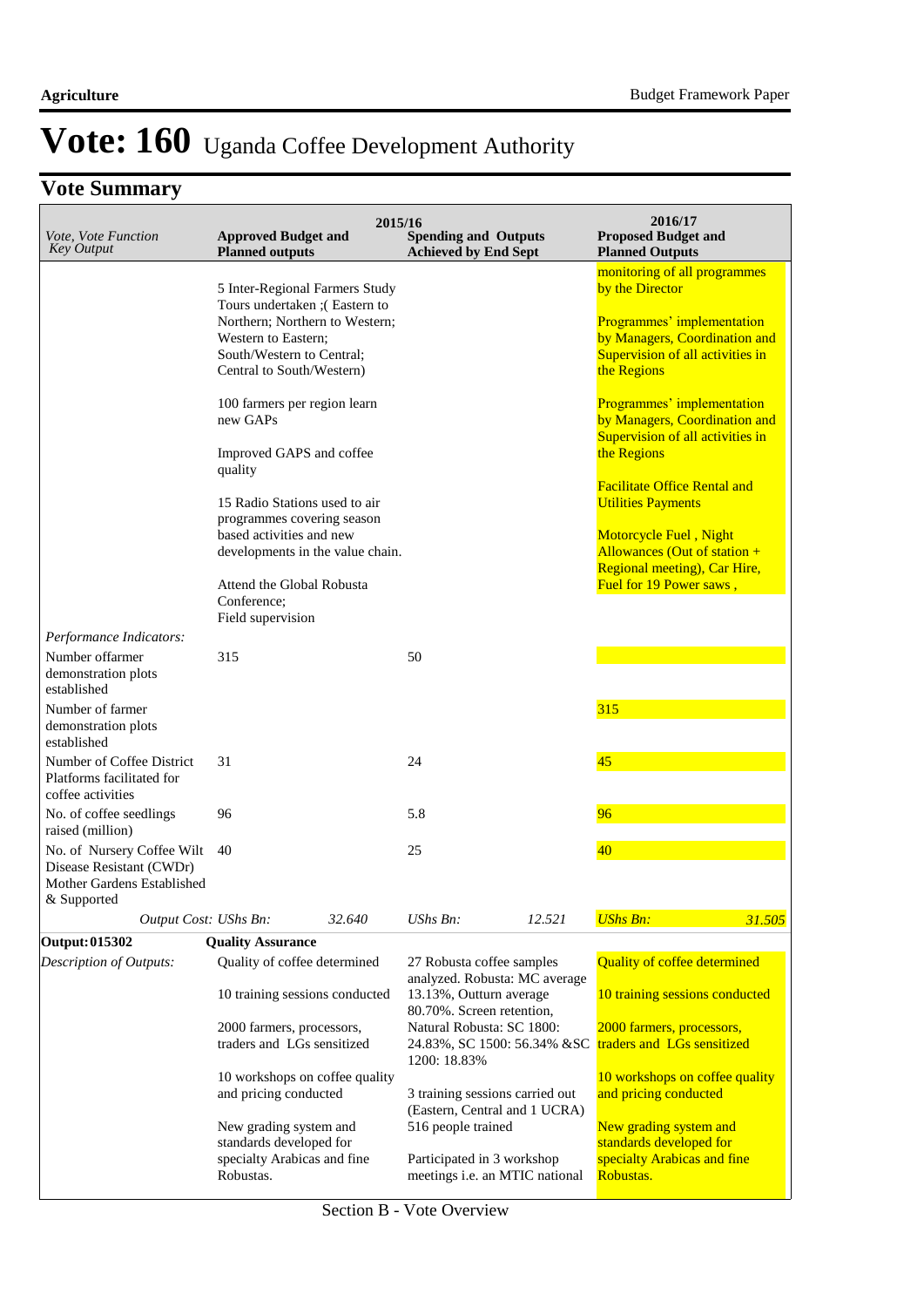|                                                 | 2015/16                                                   | 2016/17                                                      |                                                      |
|-------------------------------------------------|-----------------------------------------------------------|--------------------------------------------------------------|------------------------------------------------------|
| <i>Vote, Vote Function</i><br><b>Key Output</b> | <b>Approved Budget and</b><br><b>Planned outputs</b>      | <b>Spending and Outputs</b><br><b>Achieved by End Sept</b>   | <b>Proposed Budget and</b><br><b>Planned Outputs</b> |
|                                                 |                                                           | workshop on WTO SPS                                          |                                                      |
|                                                 | 204 finished products analysed.                           | agreement provisions,                                        | 204 finished products analysed.                      |
|                                                 |                                                           | obligations and requirements at                              |                                                      |
|                                                 | 600 FAQ samples analysed                                  | Imperial Royale hotel,<br>WTO/Doha development               |                                                      |
|                                                 | 12 monthly coffee quality                                 | workshop at the Golf course                                  |                                                      |
|                                                 | monitoring reports produced                               | hotel and UNBS meeting on                                    |                                                      |
|                                                 | and disseminated to stakeholders application of standards |                                                              |                                                      |
|                                                 | Compliance improved                                       | 34 brands collected (from<br>market and roasting factories)  |                                                      |
|                                                 | 3.8 million bags inspected and                            | and liquored.                                                |                                                      |
|                                                 | loaded for export                                         |                                                              |                                                      |
|                                                 |                                                           | 222 FAQ samples analysed at                                  |                                                      |
|                                                 | QCs and ICO certificate for                               | export level, Natural                                        |                                                      |
|                                                 | origin issued                                             | Robusta(202 samples) $&$                                     |                                                      |
|                                                 |                                                           | Natural Arabica (20 samples),                                |                                                      |
|                                                 | 10 training sessions held in 5                            | Natural Robusta: Moisture<br>Content Ave. 13.47%, above.     |                                                      |
|                                                 | regions                                                   | SC 1500-79.47% & Out Turn                                    |                                                      |
|                                                 | 10 cupping sessions conducted                             | average.: 79.37%, Natural                                    |                                                      |
|                                                 |                                                           | Arabica: Moisture Content                                    |                                                      |
|                                                 | 2000 brochures on best                                    | average 13.77%, above. SC                                    |                                                      |
|                                                 | agronomical practices                                     | 1600-76.03% & Outturn                                        |                                                      |
|                                                 | developed and disseminated                                | average 82.37%. Screen                                       |                                                      |
|                                                 |                                                           | retention: Natural Robusta-SC                                |                                                      |
|                                                 | 18 QCs trained                                            | 1800: 18.42%, SC 1500:                                       |                                                      |
|                                                 |                                                           | 61.05%, SC 1200: 20.53%.                                     |                                                      |
|                                                 | 2 pre Q&R courses conducted                               | Natural Arabica: SC 1700:                                    |                                                      |
|                                                 |                                                           | 51.56%, SC 1600: 24.47%, SC                                  |                                                      |
|                                                 | Regulations enforced                                      | 1500: 17.20% $<SC$ 1500:<br>6.77%                            |                                                      |
|                                                 | 40 field based QCs trained                                |                                                              |                                                      |
|                                                 |                                                           | 3 monthly Quality reports of                                 |                                                      |
|                                                 | Participated in 5 taskforces                              | July, August and September                                   |                                                      |
|                                                 |                                                           | containing information on field                              |                                                      |
|                                                 | 15 roasting factories inspected                           | and FAQ delivery sample                                      |                                                      |
|                                                 | Improved hygiene and quality                              | analysis results produced and                                |                                                      |
|                                                 | of finished products                                      | disseminated                                                 |                                                      |
|                                                 | Baseline survey conducted                                 | Field visits to monitor                                      |                                                      |
|                                                 |                                                           | department program carried out                               |                                                      |
|                                                 | 1 mobile demo or site per                                 | in the central region-greater                                |                                                      |
|                                                 | region set up                                             | Masaka and Eastern Uganda.                                   |                                                      |
|                                                 | 2 workshops on application of                             | 1.013 m bags inspected and                                   |                                                      |
|                                                 | standards held                                            | loaded for export. Referrals -                               |                                                      |
|                                                 |                                                           | 29,619 bags rejected, High<br>moisture content (39.15%), Low |                                                      |
|                                                 | 2 workshops on value addition<br>held                     | retention (31.51%), High %age                                |                                                      |
|                                                 | codes of conduct developed                                | defects (29.35%)                                             |                                                      |
|                                                 | Workshops on application of<br>codes of conduct held      | 3,082 Quality Certificates issued                            |                                                      |
|                                                 |                                                           | 2,738 ICO certificates issued                                |                                                      |
|                                                 | 20 baristas trained and 20                                |                                                              |                                                      |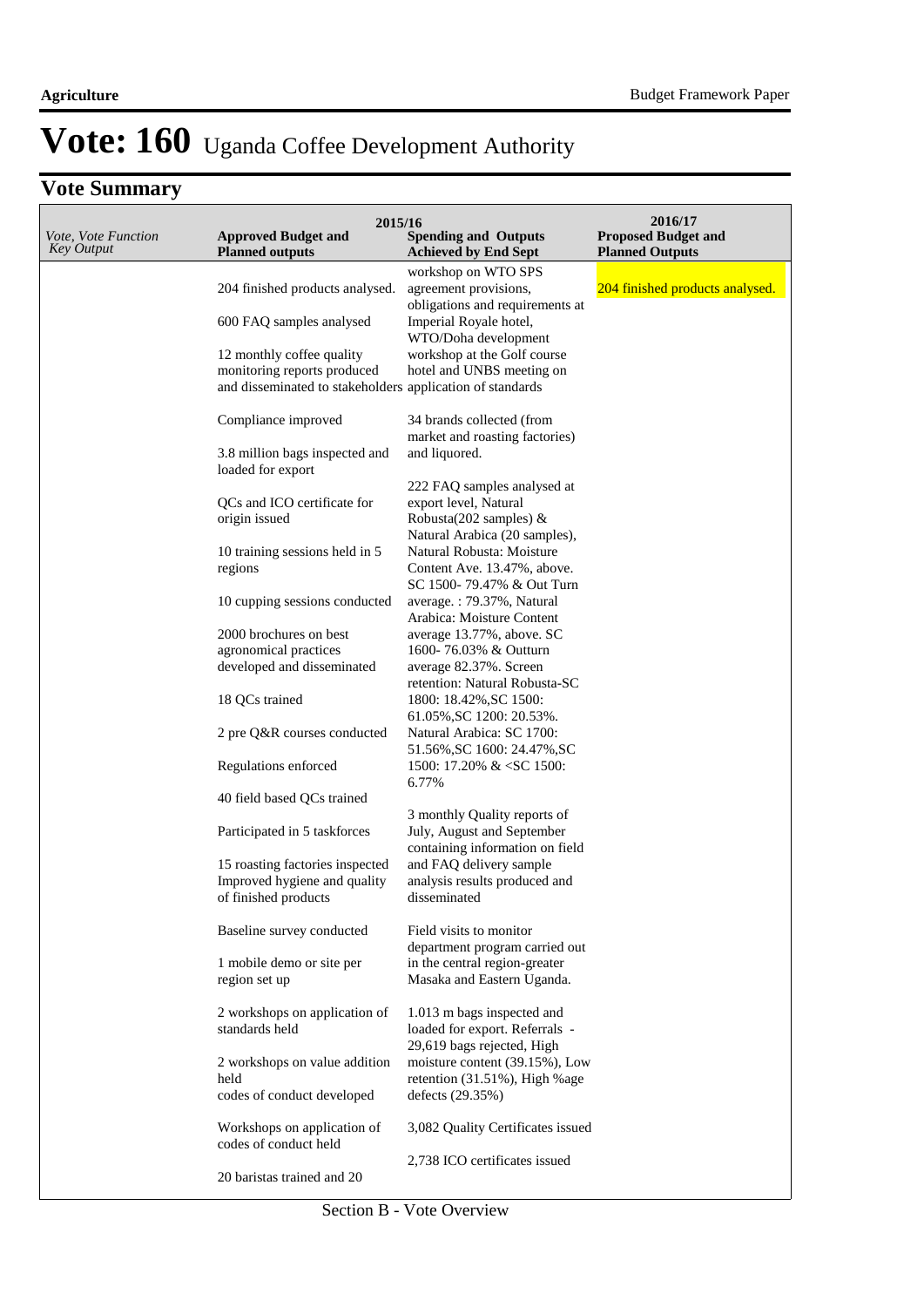| <i>Vote, Vote Function</i><br><b>Key Output</b> | 2015/16<br><b>Approved Budget and</b><br><b>Planned outputs</b>                                                                                                                                                                                                                                                                                                  | <b>Spending and Outputs</b><br><b>Achieved by End Sept</b>                                             | 2016/17<br><b>Proposed Budget and</b><br><b>Planned Outputs</b> |
|-------------------------------------------------|------------------------------------------------------------------------------------------------------------------------------------------------------------------------------------------------------------------------------------------------------------------------------------------------------------------------------------------------------------------|--------------------------------------------------------------------------------------------------------|-----------------------------------------------------------------|
|                                                 | prepared for the UNBC                                                                                                                                                                                                                                                                                                                                            | 18 university students trained in                                                                      |                                                                 |
|                                                 | 30 roasters trained                                                                                                                                                                                                                                                                                                                                              | basic coffee quality control and<br>brewing techniques                                                 |                                                                 |
|                                                 | 30 brewers trained                                                                                                                                                                                                                                                                                                                                               | Conducted training of 30<br>baristas in Mbarara in the                                                 |                                                                 |
|                                                 | Roasters linked to financial<br>services                                                                                                                                                                                                                                                                                                                         | brewing of espresso based drinks                                                                       |                                                                 |
|                                                 | 180 Arabica coffee and soil<br>samples collected                                                                                                                                                                                                                                                                                                                 | 2 field visits done in Arabica<br>and Robusta coffee growing<br>areas in Eastern and western<br>Uganda |                                                                 |
|                                                 | 180 Arabica coffee samples<br>analysed for physical, sensory<br>and bio chemical.                                                                                                                                                                                                                                                                                |                                                                                                        |                                                                 |
|                                                 | 180 soil samples analysed for<br>nutrients composition                                                                                                                                                                                                                                                                                                           |                                                                                                        |                                                                 |
|                                                 | Arabica coffee profiles<br>developed and interpreted                                                                                                                                                                                                                                                                                                             |                                                                                                        |                                                                 |
|                                                 | 2000 brochures on sustainable,<br>fine and specialty coffees<br>disseminated                                                                                                                                                                                                                                                                                     |                                                                                                        |                                                                 |
|                                                 | 2000 brochures on sustainable,<br>fine and specialty coffees<br>disseminated<br>10 Q & 10 R graders trained<br>10 of the Q & R cuppers<br>calibrated<br>2 trainers certified<br>50 samples analysed<br>3 Tasting sessions conduced<br>Winning coffee auctioned at<br><b>AFCA</b><br>media content developed<br>social media platform on<br>consumption developed |                                                                                                        |                                                                 |
|                                                 | Promoted coffee in 5 local trade<br>fairs, corporate league and 22<br>production campaign shows<br>8 best performers along the<br>coffee value chain awarded<br>Participated in 5 university<br>bazaars<br>Supported 5 coffee clubs<br>40 students trained in barista<br>skills<br>Inter-university Barista<br>championship held<br>1 coffee essay and quiz      |                                                                                                        |                                                                 |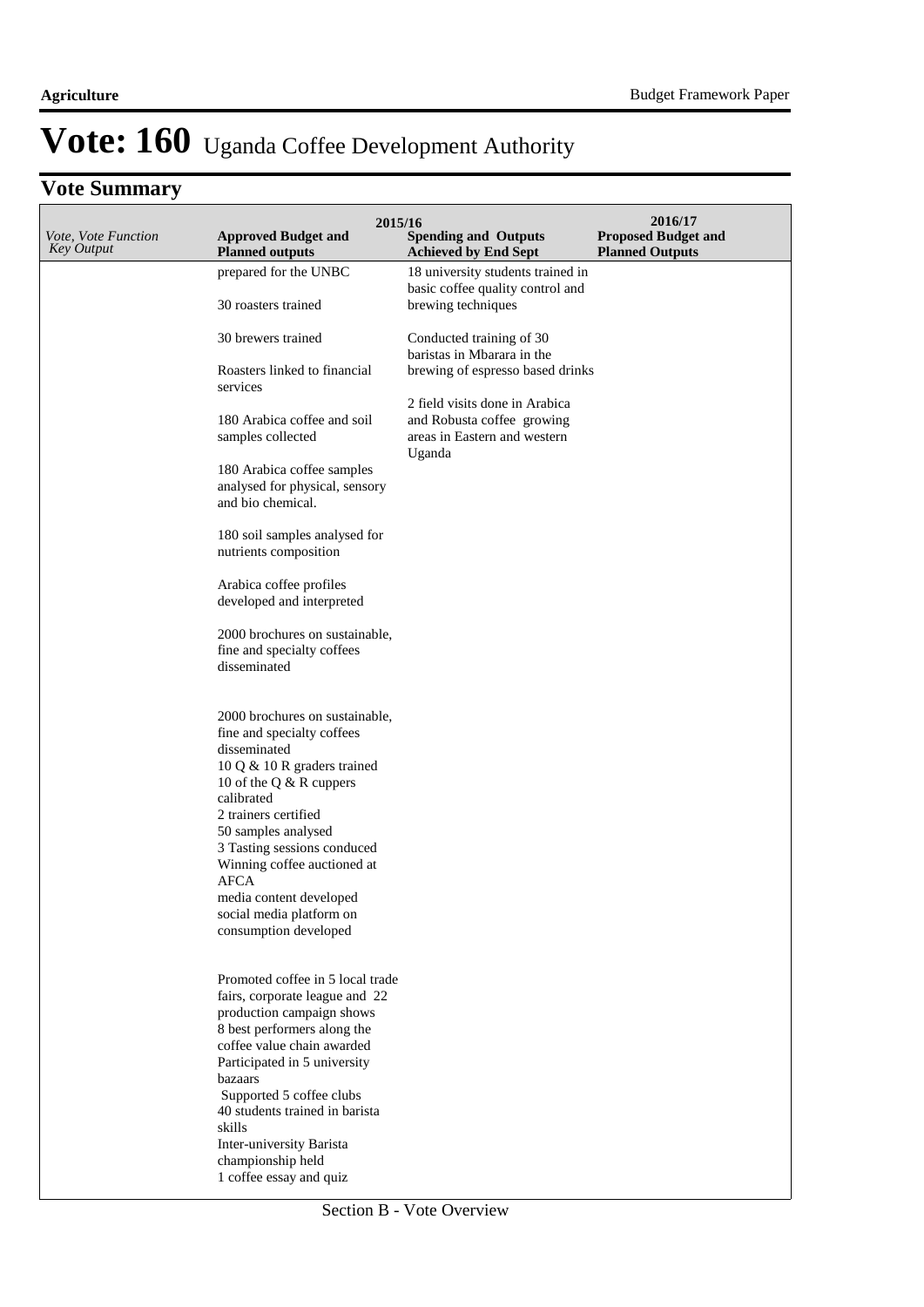## **Vote Summary**

| Vote, Vote Function<br><b>Key Output</b>                                  | 2015/16<br><b>Approved Budget and</b><br><b>Planned outputs</b>                                                                                                                                                                                                                                                                                                                                                                                                                                                                                                                                                                                                                                                                                                                                                                                                                                                                                                                                        | <b>Spending and Outputs</b><br><b>Achieved by End Sept</b>                                                                                                                 | 2016/17<br><b>Proposed Budget and</b><br><b>Planned Outputs</b>                                                                                                                  |
|---------------------------------------------------------------------------|--------------------------------------------------------------------------------------------------------------------------------------------------------------------------------------------------------------------------------------------------------------------------------------------------------------------------------------------------------------------------------------------------------------------------------------------------------------------------------------------------------------------------------------------------------------------------------------------------------------------------------------------------------------------------------------------------------------------------------------------------------------------------------------------------------------------------------------------------------------------------------------------------------------------------------------------------------------------------------------------------------|----------------------------------------------------------------------------------------------------------------------------------------------------------------------------|----------------------------------------------------------------------------------------------------------------------------------------------------------------------------------|
|                                                                           | conducted<br>20 Cuppers trained<br>4th UNCTC held<br>Coffee expo held in 3 major<br>towns in 3 regions<br>Benefits of coffee drinking<br>explained<br>136 samples analysed<br>Roasters supported in<br>developing blends<br>Packaging of finished products<br>improved<br>Improved quality of coffee on<br>the shelves<br>3 regional laboratories<br>maintained<br>1 refresher course for staff<br>carried out<br>PHH Demos maintained<br>Project supervised and evaluated<br>Coffee promoted among the<br>youth- at secondary and higher<br>institutions<br>Undertake Robusta and Arabica<br>related promotion and training<br>regionally and internationally<br>Promote coffee drinking by the<br>youth ; through sensitization,<br>demonstration and introducing<br>coffee clubs at secondary and<br>higher institutions of learning<br>Conduct coffee for a on TV<br>Coffee festival at regional<br>centers<br>Access to coffee information at<br>the 3 regional library and<br>Gallery maintained |                                                                                                                                                                            |                                                                                                                                                                                  |
| Performance Indicators:<br>No. of Quality Certificates<br>issued          | 9,700                                                                                                                                                                                                                                                                                                                                                                                                                                                                                                                                                                                                                                                                                                                                                                                                                                                                                                                                                                                                  | 3080                                                                                                                                                                       | 10,000                                                                                                                                                                           |
| No. of coffee bags certified<br>for export (million 60-kg<br>bags)        | 4.1                                                                                                                                                                                                                                                                                                                                                                                                                                                                                                                                                                                                                                                                                                                                                                                                                                                                                                                                                                                                    | 1.013                                                                                                                                                                      | 5.637                                                                                                                                                                            |
| No. of Fairly Average<br>Quality (FAQ) samples<br>(clean coffee) analyzed | 600                                                                                                                                                                                                                                                                                                                                                                                                                                                                                                                                                                                                                                                                                                                                                                                                                                                                                                                                                                                                    | 222                                                                                                                                                                        | 600                                                                                                                                                                              |
| Output Cost: UShs Bn:                                                     | 3.492                                                                                                                                                                                                                                                                                                                                                                                                                                                                                                                                                                                                                                                                                                                                                                                                                                                                                                                                                                                                  | $UShs Bn$ :<br>0.000                                                                                                                                                       | <b>UShs Bn:</b><br>1.870                                                                                                                                                         |
| Output: 015303                                                            | <b>Value Addition and Generic Promotion Undertaken</b>                                                                                                                                                                                                                                                                                                                                                                                                                                                                                                                                                                                                                                                                                                                                                                                                                                                                                                                                                 |                                                                                                                                                                            |                                                                                                                                                                                  |
| Description of Outputs:                                                   | 1 Promotion Center in supported Promoted coffee at the Food<br>Uganda coffee promoted at 5<br>international exhibitions<br>Uganda barista champion<br>competed at the WBC<br>Participate in the 7th ABC                                                                                                                                                                                                                                                                                                                                                                                                                                                                                                                                                                                                                                                                                                                                                                                                | Hospitably World China 2015<br>and the official launch of<br>Wuhan Coffee Museum Expo<br>(Show goers had the<br>opportunity to taste coffee,<br>Coffee and handcrafts were | <b>Promotion Center in supported</b><br>Uganda coffee promoted at 5<br>international exhibitions<br>Uganda barista champion<br>competed at the WBC<br>Participate in the 7th ABC |

Section B - Vote Overview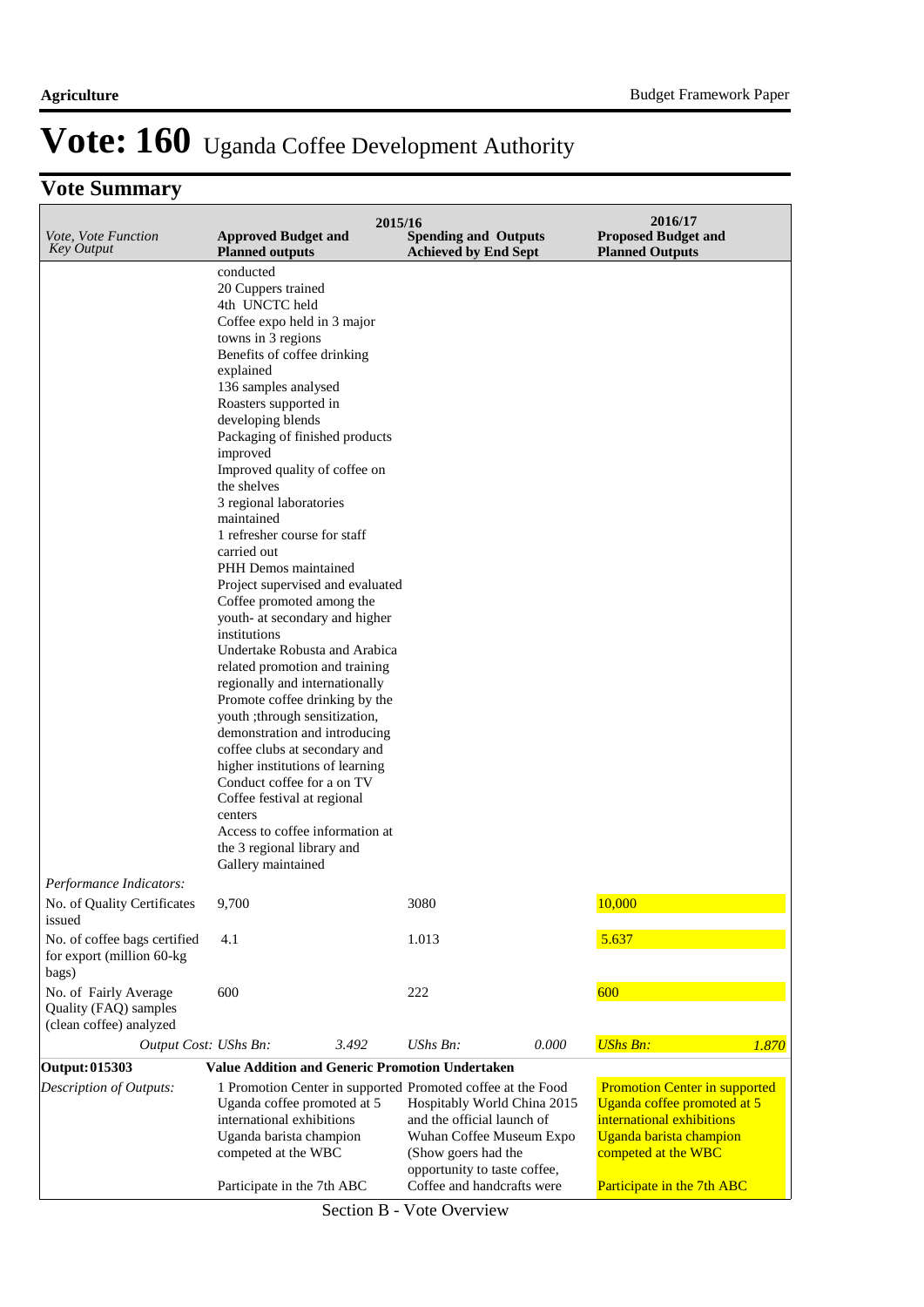|                                                 | 2015/16                                                   | 2016/17                                                                         |                                                           |
|-------------------------------------------------|-----------------------------------------------------------|---------------------------------------------------------------------------------|-----------------------------------------------------------|
| <i>Vote, Vote Function</i><br><b>Key Output</b> | <b>Approved Budget and</b><br><b>Planned outputs</b>      | <b>Spending and Outputs</b><br><b>Achieved by End Sept</b>                      | <b>Proposed Budget and</b><br><b>Planned Outputs</b>      |
|                                                 | 5 regional barista                                        | highly appreciated, Traders                                                     | 5 regional barista                                        |
|                                                 | championships held                                        | interested in coffee were                                                       | championships held                                        |
|                                                 | 9th UNBC hosted.                                          | registered for further                                                          | 9th UNBC hosted.                                          |
|                                                 | 1 barista certified as a World                            | discussion - networking.                                                        | 1 barista certified as a World                            |
|                                                 | barista judge                                             |                                                                                 | barista judge                                             |
|                                                 | - Uganda's profile as a<br>distinguished producer of High | Participated in the 23rd<br>Consulates' Trade Exhibition                        | - Uganda's profile as a<br>distinguished producer of High |
|                                                 | value coffee boosted.                                     | 2015, Guangzhou. (The Uganda                                                    | value coffee boosted.                                     |
|                                                 | - International contacts and                              | Stand displayed tradable                                                        | - International contacts and                              |
|                                                 | information exchange achieved                             | commodities in Uganda)                                                          | information exchange achieved                             |
|                                                 | Uganda's credibility among                                |                                                                                 | Uganda's credibility among                                |
|                                                 | member countries resored.                                 | Coffee, Promotion of coffee at                                                  | member countries resored.                                 |
|                                                 | Uganda's position as a leading                            | Milano expo 2015 - on going,                                                    | Uganda's position as a leading                            |
|                                                 | coffee producer in Africa                                 | Over 3000 show goers visited                                                    | coffee producer in Africa                                 |
|                                                 | maintained.                                               | the Uganda pavilion and 1,524<br>tasted Ugandan coffee, Cupped                  | maintained.                                               |
|                                                 |                                                           | Arabica and fine Robusta and                                                    |                                                           |
|                                                 |                                                           | requested to be linked to the                                                   |                                                           |
|                                                 |                                                           | farmers, National day held                                                      |                                                           |
|                                                 |                                                           | presided over by Min of trade                                                   |                                                           |
|                                                 |                                                           | Hon Kyambade & Sate Min of                                                      |                                                           |
|                                                 |                                                           | Fin for Investment Hon                                                          |                                                           |
|                                                 |                                                           | Gebriel Ejadra Aridru,                                                          |                                                           |
|                                                 |                                                           | Apresentation was made<br>presentation at economic forum                        |                                                           |
|                                                 |                                                           | on Uganda coffee background,                                                    |                                                           |
|                                                 |                                                           | growing, processing and                                                         |                                                           |
|                                                 |                                                           | investing opportunities. 300                                                    |                                                           |
|                                                 |                                                           | coffee gifts donated to forum                                                   |                                                           |
|                                                 |                                                           | participants Promoted Uganda                                                    |                                                           |
|                                                 |                                                           | coffee including finished coffee                                                |                                                           |
|                                                 |                                                           | products at the booth.                                                          |                                                           |
|                                                 |                                                           | One Quality Controller                                                          |                                                           |
|                                                 |                                                           | deployed to promote coffee for                                                  |                                                           |
|                                                 |                                                           | two months. Attended HACCIP                                                     |                                                           |
|                                                 |                                                           | course.                                                                         |                                                           |
|                                                 |                                                           | Promoted Uganda coffee at<br>SCAJ, Tokyo.                                       |                                                           |
|                                                 |                                                           | Promoted Uganda Coffee at                                                       |                                                           |
|                                                 |                                                           | UNAA, USA.                                                                      |                                                           |
|                                                 |                                                           | Participated in International<br>Coffee Organization meeting in<br>Milan, Italy |                                                           |
| Performance Indicators:                         |                                                           |                                                                                 |                                                           |
| Number of coffee bags                           | 75.0                                                      | 78                                                                              | 82.5                                                      |
| certified for export (million                   |                                                           |                                                                                 |                                                           |
| 60-kg bags) in new and                          |                                                           |                                                                                 |                                                           |
| emerging markets                                |                                                           |                                                                                 |                                                           |
| No. of youth participating in 40                |                                                           | 18                                                                              | 50                                                        |
| the Inter-university Barista<br>Championships   |                                                           |                                                                                 |                                                           |
| No. of trade fairs                              | 8                                                         | 1                                                                               | 8                                                         |
|                                                 |                                                           |                                                                                 |                                                           |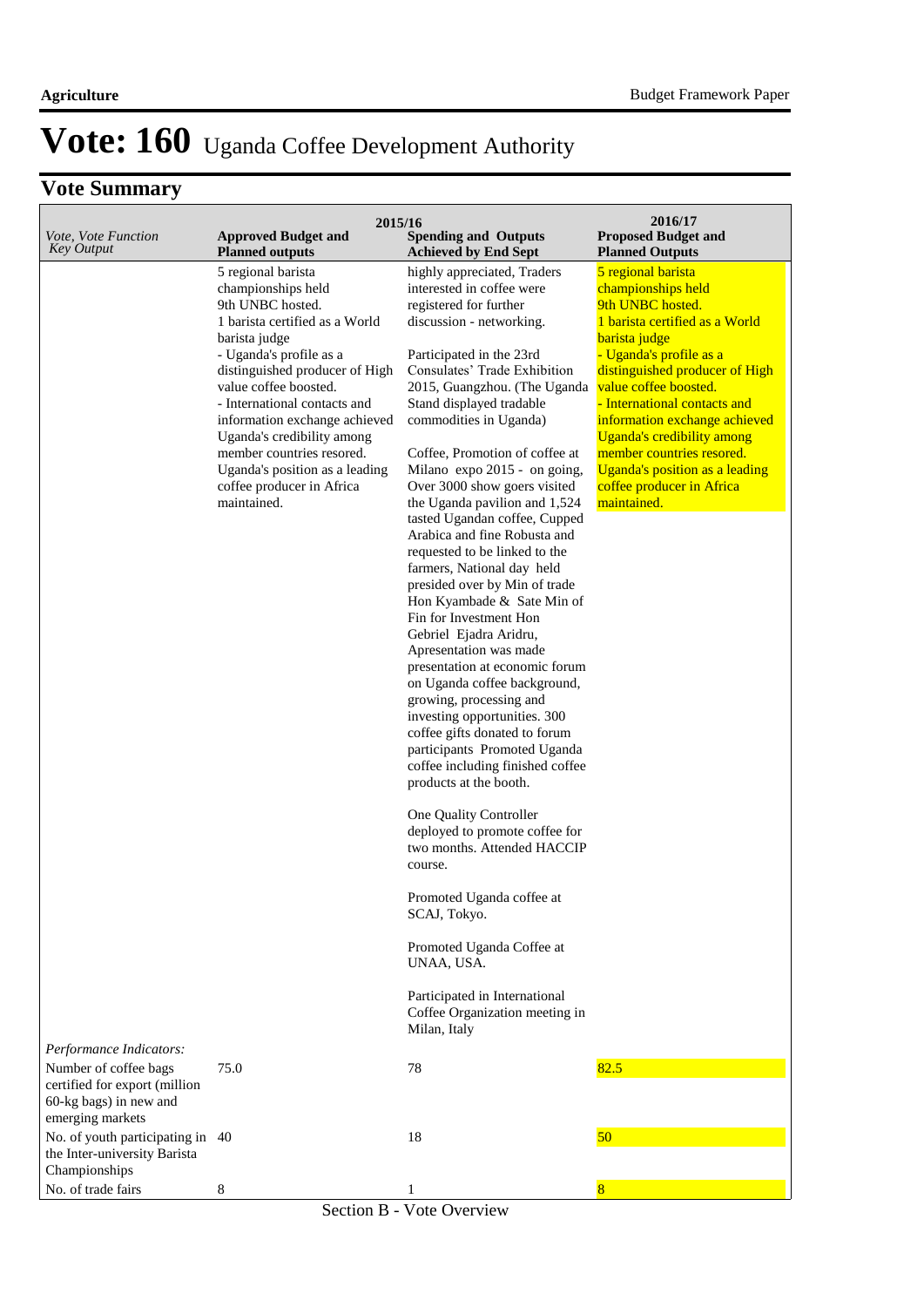| Vote, Vote Function<br><b>Key Output</b>     | 2015/16<br><b>Approved Budget and</b><br><b>Planned outputs</b>                            | <b>Spending and Outputs</b><br><b>Achieved by End Sept</b> | 2016/17<br><b>Proposed Budget and</b><br><b>Planned Outputs</b>                               |
|----------------------------------------------|--------------------------------------------------------------------------------------------|------------------------------------------------------------|-----------------------------------------------------------------------------------------------|
| showcasing Uganda coffee                     |                                                                                            |                                                            |                                                                                               |
| No. of international coffee                  | 11                                                                                         | $\overline{4}$                                             | 10                                                                                            |
| events in which Uganda<br>Coffee is promoted |                                                                                            |                                                            |                                                                                               |
| Output Cost: UShs Bn:                        | 1.776                                                                                      | $UShs Bn$ :<br>0.000                                       | <b>UShs Bn:</b><br>2.684                                                                      |
|                                              |                                                                                            |                                                            |                                                                                               |
| <b>Output: 015306</b>                        | <b>Coffee Development in Northern Uganda</b>                                               |                                                            |                                                                                               |
| Description of Outputs:                      | 4 million coffee seedlings raised No seedlings raised during the                           | period.                                                    | 4 million coffee seedlings raised                                                             |
|                                              | 3 million shade trees seedlings<br>generated                                               | 0.06 million shade trees<br>seedlings generated            | 3 million shade trees seedlings<br>generated                                                  |
|                                              | 6,000 banana suckers generated<br>and planted                                              | 3,000 banana suckers generated<br>and planted.             | 6,000 banana suckers generated<br>and planted                                                 |
|                                              | Procure and distribute 500,000<br>coffee seedlings and 40,000 tree Planted 815, 594 coffee |                                                            | Procure and distribute 500,000<br>coffee seedlings and 40,000 tree                            |
|                                              | shade Seedlings @ shs 350 and<br>300 respectively                                          | seedlings and 31, 000 tree shade<br>Seedlings.             | shade Seedlings @ shs 350 and<br>300 respectively                                             |
|                                              | 3 million seedlings planted<br>through the CBNs.                                           | 10,000 seedlings planted<br>through the CBNs.              | 3 million seedlings planted<br>through the CBNs.                                              |
|                                              | 6,000 banana suckers distributed conducted on; business                                    | 3 Workshops/seminars<br>management, nursery                | 6,000 banana suckers distributed                                                              |
|                                              | 8 Workshops, seminars                                                                      | management and post-harvest                                | 8 Workshops, seminars                                                                         |
|                                              | conducted on; -business                                                                    | management                                                 | conducted on; -business                                                                       |
|                                              | management, nursery                                                                        |                                                            | management, nursery                                                                           |
|                                              | management, post harvest<br>management                                                     | 1 Farmer Tour for 15 farmers<br>carried out.               | management, post harvest<br>management                                                        |
|                                              | 2 Farmer Tours for 50 people,                                                              | Farmer Field School Sessions<br>conducted.                 | 2 Farmer Tours for 50 people,                                                                 |
|                                              | 48 Farmer Field School                                                                     |                                                            | 48 Farmer Field School                                                                        |
|                                              | Sessions established                                                                       | 2 Farm level Organizations<br>formed                       | <b>Sessions established</b>                                                                   |
|                                              | 16 Farm level Organizations<br>formed                                                      | 3 Workshops conducted on;                                  | <b>16 Farm level Organizations</b><br>formed                                                  |
|                                              | 8 Workshops conducted on;<br>group management, Business                                    | group management, Business<br>skills and Governance.       | 8 Workshops conducted on;<br>group management, Business                                       |
|                                              | skills, Governance.                                                                        | Established 10 Technology<br>development sites at sub      | skills, Governance.                                                                           |
|                                              | Establish 20 Technology<br>development sites, 1 per sub<br>county (coffee, bananas and     | county level (coffee, bananas<br>and cover crops)          | <b>Establish 20 Technology</b><br>development sites, 1 per sub<br>county (coffee, bananas and |
|                                              | cover crops)                                                                               | No Workshops conducted on<br>quality improvement and       | cover crops)                                                                                  |
|                                              | 11 Workshops conducted on<br>quality improvement and                                       | marketing                                                  | 11 Workshops conducted on<br>quality improvement and                                          |
|                                              | marketing (60 farmers and<br>traders)                                                      | No Hulleries established                                   | marketing (60 farmers and<br>traders)                                                         |
|                                              |                                                                                            | Characterization not done                                  |                                                                                               |
|                                              | 200 tarpaulins and 30 coffee<br>trays distributed.                                         | during the period.                                         | 200 tarpaulins and 30 coffee<br>trays distributed.                                            |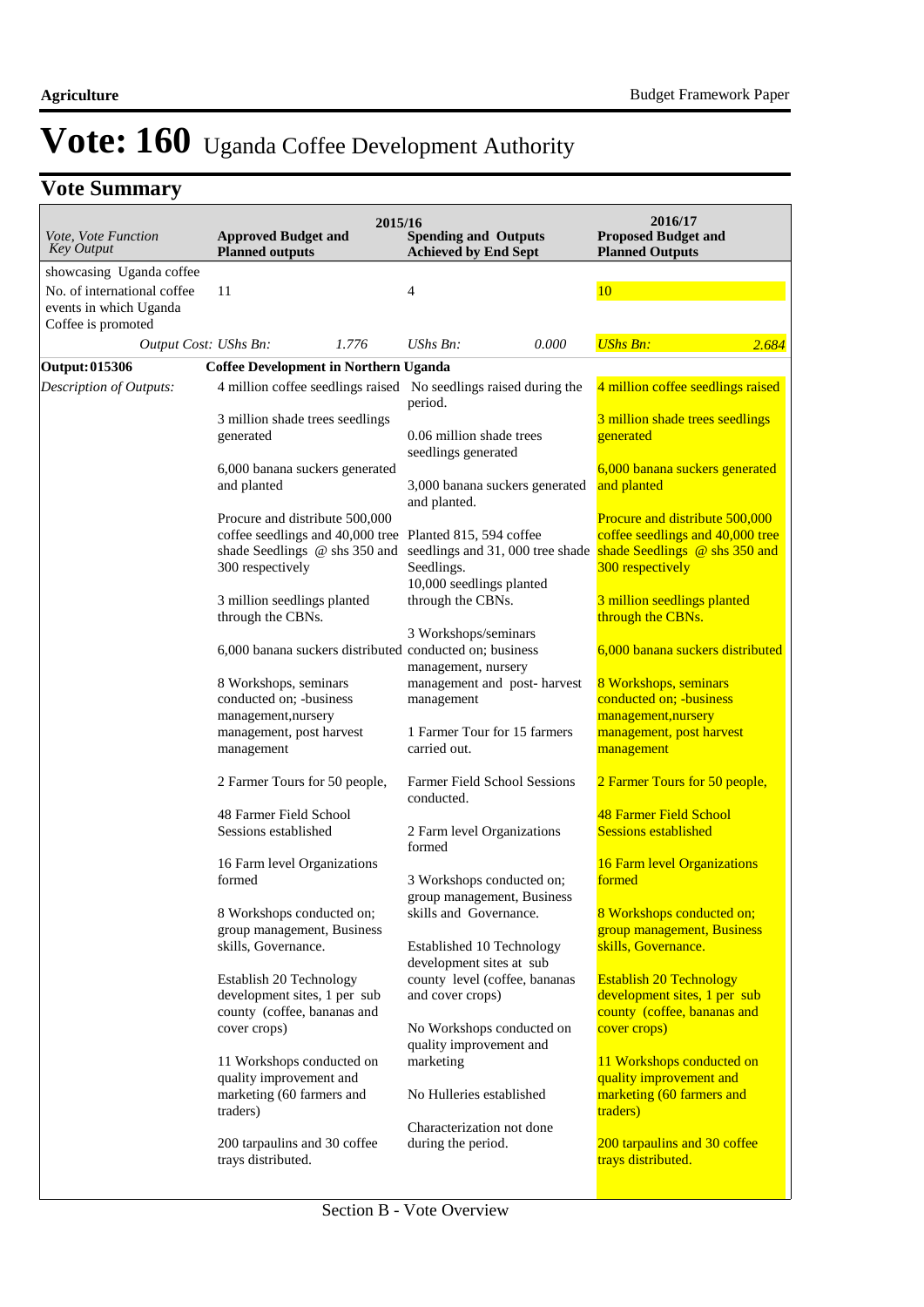## **Vote Summary**

| Vote, Vote Function<br><b>Key Output</b>                      | <b>Approved Budget and</b><br><b>Planned outputs</b> | 2015/16 | <b>Spending and Outputs</b><br><b>Achieved by End Sept</b> |       | 2016/17<br><b>Proposed Budget and</b><br><b>Planned Outputs</b> |        |
|---------------------------------------------------------------|------------------------------------------------------|---------|------------------------------------------------------------|-------|-----------------------------------------------------------------|--------|
|                                                               | 2 Hulleries established                              |         |                                                            |       |                                                                 |        |
|                                                               | 250 MT of Kiboko sold by<br>farmers                  |         |                                                            |       | 350 MT of Kiboko sold by<br>farmers                             |        |
|                                                               | Coffee growth characteristics<br>known               |         | Coffee growth characteristics<br>known                     |       |                                                                 |        |
|                                                               | Coffee yields known                                  |         | Coffee yields known                                        |       |                                                                 |        |
|                                                               | Screen distribution known                            |         | <b>Screen distribution known</b>                           |       |                                                                 |        |
|                                                               | Cup profile known                                    |         |                                                            |       | Cup profile known                                               |        |
| Performance Indicators:                                       |                                                      |         |                                                            |       |                                                                 |        |
| No. of Technology<br>Demonstration Sites (TDS)<br>established | 30                                                   |         | 10                                                         |       | 30                                                              |        |
| No. of farmer field school<br>(FFS) sessions conducted        | 64                                                   |         | 10                                                         |       | 64                                                              |        |
| No. of coffee seedlings<br>raised (million)                   | $\overline{4}$                                       |         | $\mathbf{0}$                                               |       | 4.2                                                             |        |
| Output Cost: UShs Bn:                                         |                                                      | 0.667   | $UShs Bn$ :                                                | 0.000 | <b>UShs Bn:</b>                                                 | 0.730  |
| <b>Vote Function Cost</b>                                     | <b>UShs Bn:</b>                                      |         | 43.792 UShs Bn:                                            |       | 12.521 <i>UShs Bn:</i>                                          | 46.926 |
| <b>Cost of Vote Services:</b>                                 | $UShs Bn$ :                                          |         | 43.792 UShs Bn:                                            |       | <b>UShs Bn:</b>                                                 | 46.926 |

*\* Excluding Taxes and Arrears*

*2016/17 Planned Outputs*

Production Research and Coordination

Clean planting materials produced Area (acreage) under coffee increased in old and new areas. Coffee Yield improved New coffee information generated and disseminated Sustainable coffee production increased Coffee Quality improved Extension services provided to farmers and other Stakeholders Support to Programme Implementation undertaken

Quality Assurance Quality at all stages of the coffee value chain improved Quality assurance ensured 

Value Addition and Generic Promotion Value addition at all levels of the coffee value chain improved Domestic consumption of coffee promoted Coffee drinking culture developed Volumes of coffee exports to new markets increased Uganda branded as a global Centre of Excellence for Robusta Coffee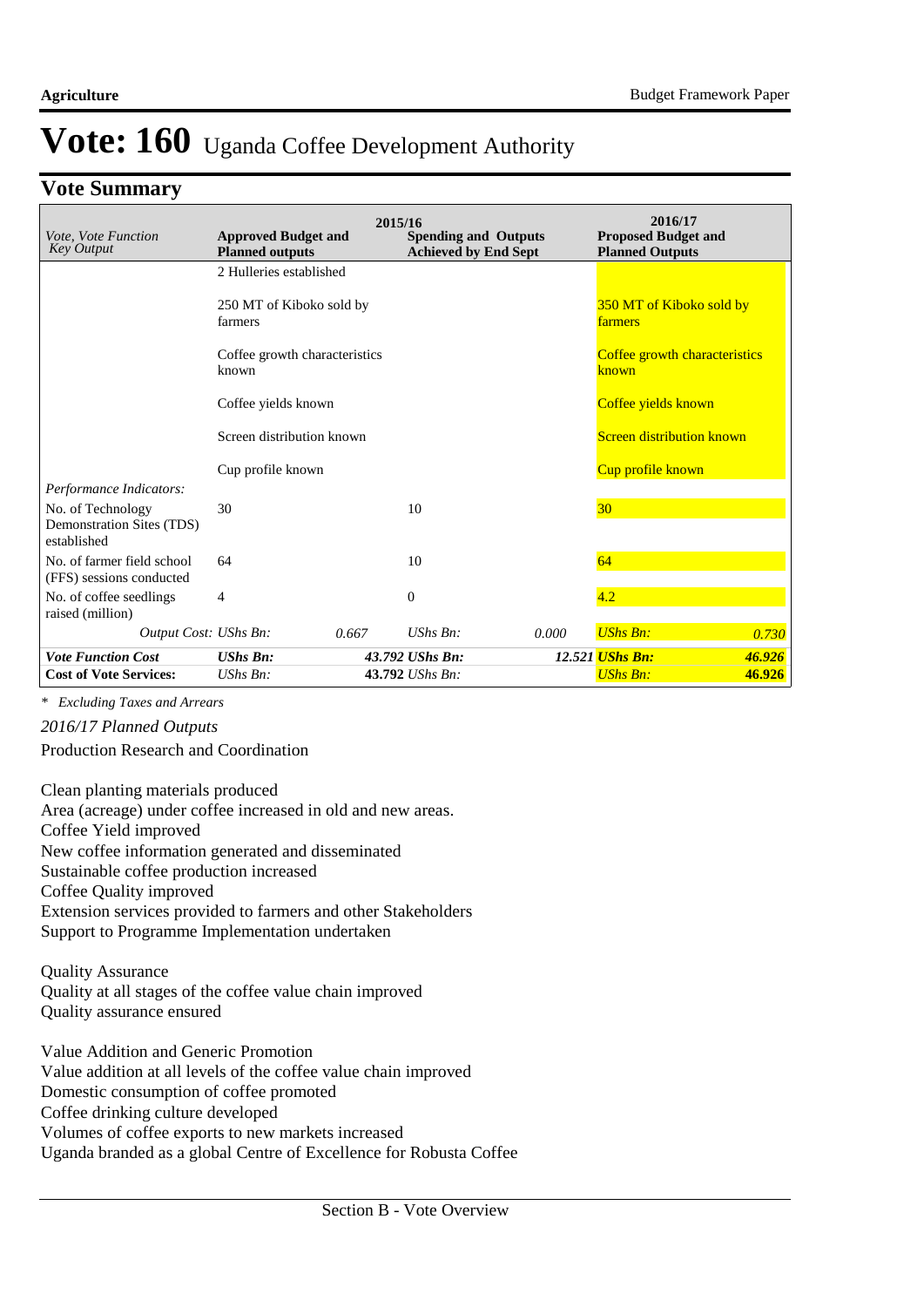## **Vote Summary**

Coffee Development in Northern Uganda Coffee production in Northern Uganda promoted

Information Dissemination for Marketing and Production

Increased Sector players' access to market information

Increased volumes of coffee exports to new markets

Expand area under coffee production in existing areas and new areas (Mid North).

Conducted National Coffee Census

Performance of UCDA monitored and evaluated

### **Table V2.2: Past and Medum Term Key Vote Output Indicators\***

|                                                                                                   |                           | 2015/16                 |                                      |                | <b>MTEF Projections</b> |         |
|---------------------------------------------------------------------------------------------------|---------------------------|-------------------------|--------------------------------------|----------------|-------------------------|---------|
| Vote Function Key Output<br><b>Indicators and Costs:</b>                                          | 2014/15<br><b>Outturn</b> | <b>Approved</b><br>Plan | <b>Outturn by</b><br><b>End Sept</b> | 2016/17        | 2017/18                 | 2018/19 |
| Vote: 160 Uganda Coffee Development Authority                                                     |                           |                         |                                      |                |                         |         |
| Vote Function:0153 Coffee Development                                                             |                           |                         |                                      |                |                         |         |
| No. of Nursery Coffee Wilt Disease<br>Resistant (CWDr) Mother Gardens<br>Established & Supported  |                           | 40                      | 25                                   | 40             | 40                      | 40      |
| No. of coffee seedlings raised<br>(million)                                                       |                           | 96                      | 5.8                                  | 96             | 65                      | 65      |
| Number of Coffee District Platforms<br>facilitated for coffee activities                          |                           | 31                      | 24                                   | 45             | 50                      | 50      |
| Number of farmer demonstration<br>plots established                                               |                           |                         |                                      | 315            | 315                     | 315     |
| Number offarmer demonstration<br>plots established                                                |                           | 315                     | 50                                   |                |                         |         |
| No. of Fairly Average Quality<br>(FAQ) samples (clean coffee)<br>analyzed                         |                           | 600                     | 222                                  | 600            | 600                     | 700     |
| No. of coffee bags certified for<br>export (million 60-kg bags)                                   |                           | 4.1                     | 1.013                                | 5.637          | 8.341                   | 8341    |
| No. of Quality Certificates issued                                                                |                           | 9,700                   | 3080                                 | 10,000         | 1,100                   | 1100    |
| No. of international coffee events in<br>which Uganda Coffee is promoted                          |                           | 11                      | $\overline{4}$                       | 10             | 10                      | 11      |
| No. of trade fairs showcasing<br>Uganda coffee                                                    |                           | 8                       | 1                                    | $\overline{8}$ | 8                       | $\bf 8$ |
| No. of youth participating in the<br><b>Inter-university Barista</b><br>Championships             |                           | 40                      | 18                                   | 50             | 60                      | 60      |
| Number of coffee bags certified for<br>export (million 60-kg bags) in new<br>and emerging markets |                           | 75.0                    | 78                                   | 82.5           | 90.7                    | 90.7    |
| No. of coffee seedlings raised<br>(million)                                                       |                           | $\overline{4}$          | $\overline{0}$                       | 4.2            | 4.3                     |         |
| No. of farmer field school (FFS)<br>sessions conducted                                            |                           | 64                      | 10 <sup>°</sup>                      | 64             | 64                      |         |
| No. of Technology Demonstration<br>Sites (TDS) established                                        |                           | 30                      | 10                                   | 30             | 30                      |         |
| Vote Function Cost (UShs bn)                                                                      | 7.907                     | 43.792                  | 12.521                               | 46.926         | 52.230                  | 58.208  |
| <b>Cost of Vote Services (UShs Bn)</b>                                                            | 7.907                     | 43.792                  | 12.521                               | 46.926         | 52.230                  | 58.208  |

*Medium Term Plans*

Production and Productivity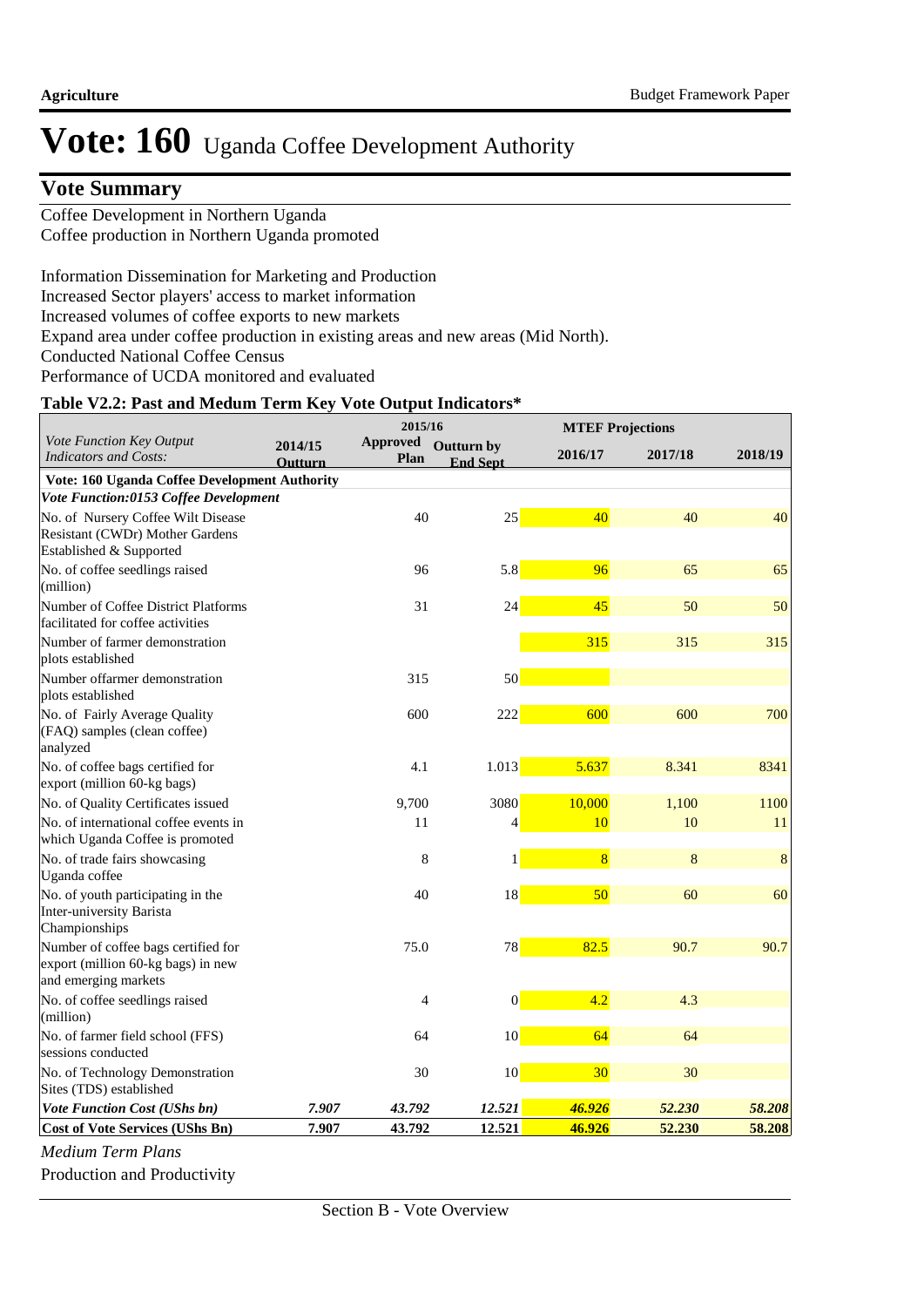## **Vote Summary**

On production and productivity, the medium term plan is increase production from 3,800,000 bags to 5,041,400 bags by 2018. This will be done by planting 300 million coffee trees, expanding area under cultivation by 5% in traditional areas and 25% in new areas and to increase yield per tree from 550gms to 880gms through enhancing use of best agronomic practices, provision of support for management of diseases and pests, promotion of use of agro-inputs and water for production and support Coffee research.

### Quality and Value Addition

Improve quality at all stages of the coffee value chain in the medium term, the Authority implement programs aimed at reducing harvest and post-harvest losses by 50% across the coffee value chain,. The Authority will provide technical extension and demonstrations , Enforce compliance with coffee regulations, Improve processing standards and capacity, Develop the coffee roasting industry, Support production and certification schemes for sustainable fine and specialty coffee.

## **(ii) Efficiency of Vote Budget Allocations**

#### **Table V2.3: Allocations to Key Sector and Service Delivery Outputs over the Medium Term**

|                                 | $(i)$ Allocation (Shs Bn) |                                 |     | $(ii)$ % Vote Budget |          |       |                                 |         |
|---------------------------------|---------------------------|---------------------------------|-----|----------------------|----------|-------|---------------------------------|---------|
| <b>Billion Uganda Shillings</b> |                           | 2015/16 2016/17 2017/18 2018/19 |     |                      |          |       | 2015/16 2016/17 2017/18 2018/19 |         |
| <b>Key Sector</b>               | 37.9                      | 36.1                            | 9.2 |                      | $86.6\%$ | 76.8% | 91.3%                           | $0.0\%$ |
| Service Delivery                | 38.6                      | 36.8                            | 9.7 |                      | 88.1%    | 78.4% | 96.3%                           | $0.0\%$ |

The costing assumptions for generation of seedlings are: 1kg of Arabica seed cost UGX 10,000, 1 kg of Robusta cost UGX 8,000, the cost of a seedling will be UGX 300 and the cost of establishing a demonstration site is UGX 700,000.

#### **Table V2.4: Key Unit Costs of Services Provided and Services Funded (Shs '000)**

| <b>Unit Cost</b><br><b>Description</b> | Actual<br>2014/15 | <b>Planned</b><br>2015/16 | Actual<br>by Sept | <b>Proposed</b><br>2016/17 | <b>Costing Assumptions and Reasons for</b><br>any Changes and Variations from Plan                    |
|----------------------------------------|-------------------|---------------------------|-------------------|----------------------------|-------------------------------------------------------------------------------------------------------|
|                                        |                   |                           |                   |                            |                                                                                                       |
| Vote Function:0153 Coffee Development  |                   |                           |                   |                            |                                                                                                       |
| Workshop                               |                   |                           |                   |                            | 20 wokshops held. Training on hygiene<br>requrements, processing standards and<br>coffee regulations. |
| Seedlings                              |                   |                           |                   |                            | 9MT Robusta @ Shs 7,000 per kg                                                                        |
| Inspection                             |                   |                           |                   |                            | All the coffee for exports will pass<br>through the UCDA certification and<br>inpection services      |

#### **(iii) Vote Investment Plans** N/A

#### **Table V2.5: Allocations to Capital Investment over the Medium Term**

|                                           | $(i)$ Allocation (Shs Bn) |      |                                 | $(ii)$ % Vote Budget |         |                               |                                         |  |
|-------------------------------------------|---------------------------|------|---------------------------------|----------------------|---------|-------------------------------|-----------------------------------------|--|
| Billion Uganda Shillings                  |                           |      | 2015/16 2016/17 2017/18 2018/19 |                      |         |                               | 2015/16 2016/17 2017/18 2018/19         |  |
| Consumption Expendture (Outputs Provided) | 43.8                      | 46.9 | 10.0                            |                      |         | $100.0\%$ $100.0\%$ $100.0\%$ |                                         |  |
| Investment (Capital Purchases)            | 0.0 <sub>l</sub>          |      |                                 |                      | $0.0\%$ |                               |                                         |  |
| <b>Grand Total</b>                        | 43.8                      | 46.9 | 10.0                            |                      |         |                               | $100.0\%$ $100.0\%$ $100.0\%$ $100.0\%$ |  |

No major capital investment planned

#### **Table V2.6: Major Capital Investments**

## **(iv) Vote Actions to improve Priority Sector Outomes**

## **Table V2.7: Priority Vote Actions to Improve Sector Performance**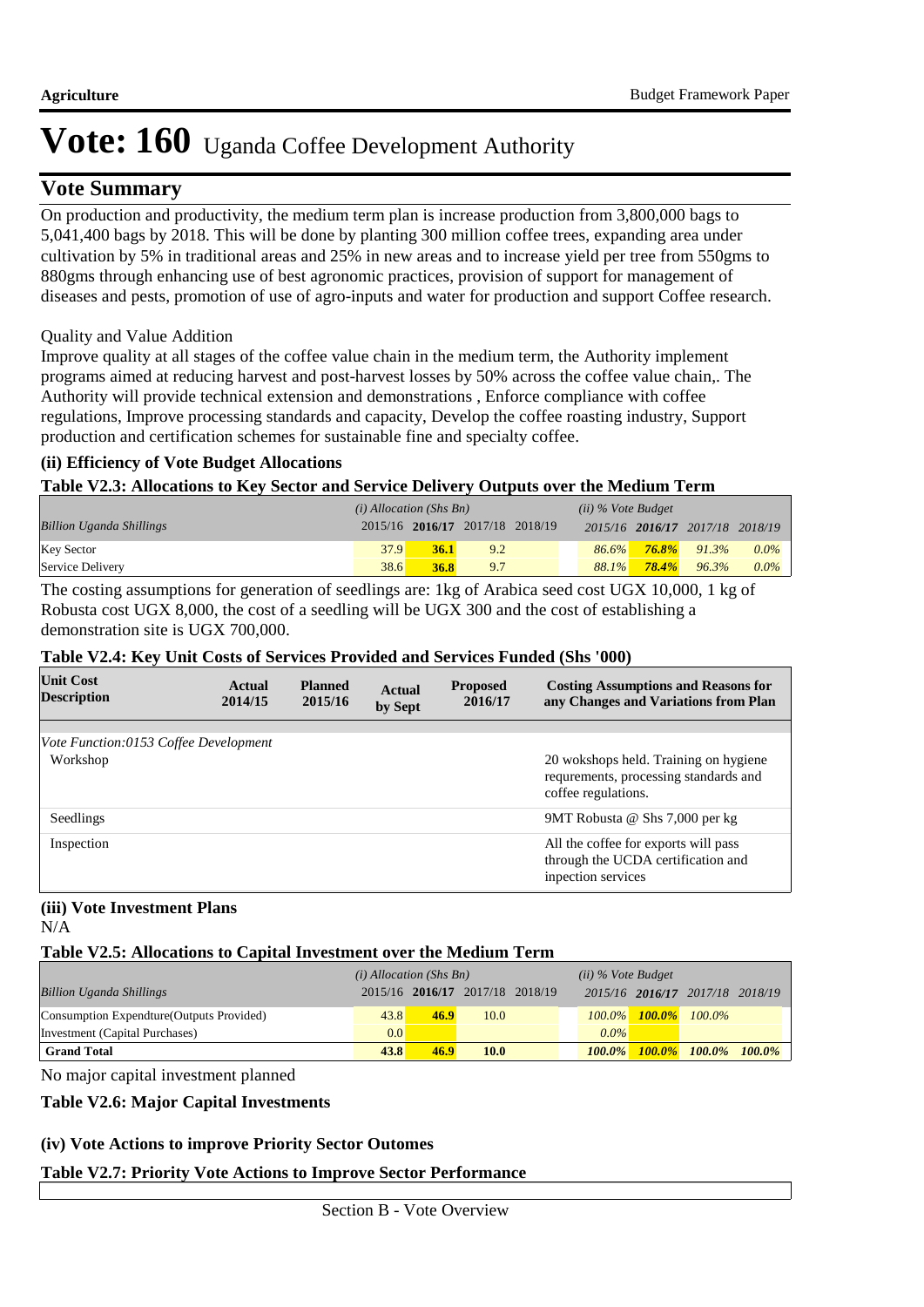| <b>Vote Summary</b>                                                                                                                                                                                        |                                                                                                                                                                                                                                       |                                                                                                                                         |                                                                                                                                                                                |  |
|------------------------------------------------------------------------------------------------------------------------------------------------------------------------------------------------------------|---------------------------------------------------------------------------------------------------------------------------------------------------------------------------------------------------------------------------------------|-----------------------------------------------------------------------------------------------------------------------------------------|--------------------------------------------------------------------------------------------------------------------------------------------------------------------------------|--|
| 2015/16 Planned Actions:                                                                                                                                                                                   | 2015/16 Actions by Sept:                                                                                                                                                                                                              | 2016/17 Planned Actions:                                                                                                                | <b>MT Strategy:</b>                                                                                                                                                            |  |
|                                                                                                                                                                                                            | <b>Sector Outcome 1: Agricultural Production and Productivity</b>                                                                                                                                                                     |                                                                                                                                         |                                                                                                                                                                                |  |
| Vote Function: 01 53 Coffee Development                                                                                                                                                                    |                                                                                                                                                                                                                                       |                                                                                                                                         |                                                                                                                                                                                |  |
| VF Performance Issue:                                                                                                                                                                                      | Coffee production has stagnated at 3 million bags per year over the last 40 years.                                                                                                                                                    |                                                                                                                                         |                                                                                                                                                                                |  |
| Plant 100m coffee trees                                                                                                                                                                                    | Raised 5.8 million coffee<br>seedlings; (4 Million<br>Robusta, 1.8 Million Arabica<br>seedlings raised)<br>Planted 865,594 seedlings                                                                                                  | Procure and distribute 100<br>million seed from private<br>suppliers and Research based<br>seed gardens (80m Robusta<br>and 20m Arabica | Promote and support the<br>adoption of good agronomic<br>practices at farm level.<br>Promote coffee growing in<br>new areas and expansion in<br>traditional coffee growing     |  |
|                                                                                                                                                                                                            | mainly in Northern Uganda                                                                                                                                                                                                             | Area (acreage) under coffee<br>increased in old and new areas<br><b>Coffee Yield improved</b>                                           | districts and use of high<br>yielding, disease resistant and<br>drought tolerant varieties                                                                                     |  |
| VF Performance Issue:                                                                                                                                                                                      | Coffee research is heavily constrained by insufficient funding, inadequate infrastructure and facilities,<br>and greatly understaffed                                                                                                 |                                                                                                                                         |                                                                                                                                                                                |  |
| A coffee research and<br>Establishment of the Coffee<br><b>Research Trust Fund</b><br>development agenda has been<br>formulated. A position paper<br>on the review of the coffee law<br>has been developed |                                                                                                                                                                                                                                       | <b>National Coffee Research</b><br>Agenda developed and<br>implemented                                                                  | To strengthen the coffee<br>research system so that it is<br>responsive to industry<br>requirements and demands                                                                |  |
|                                                                                                                                                                                                            | Sector Outcome 3: Improvement in the enabling environment & Institutional strengthening                                                                                                                                               |                                                                                                                                         |                                                                                                                                                                                |  |
| Vote Function: 01 53 Coffee Development                                                                                                                                                                    |                                                                                                                                                                                                                                       |                                                                                                                                         |                                                                                                                                                                                |  |
| VF Performance Issue:                                                                                                                                                                                      | Deterioration in quality at primary levels and the increase of malpractices. The buyers and processors<br>focus more at quantities that will enable them to financially break even, putting quality issues in a<br>secondary position |                                                                                                                                         |                                                                                                                                                                                |  |
| A revised coffee law and<br>regulation in place                                                                                                                                                            | A position paper on the review<br>of the coffee law has been<br>developed                                                                                                                                                             | <b>Revised coffee law and</b><br>regulation in place                                                                                    | To streamline and strengthen<br>existing coffee laws and<br>regulations at all stages of the<br>coffee values chain to ensure<br>adherence to recommended<br>quality standards |  |

## *V3 Proposed Budget Allocations for 2016/17 and the Medium Term*

*This section sets out the proposed vote budget allocations for 2016/17 and the medium term, including major areas of expenditures and any notable changes in allocations.* 

## **Table V3.1: Past Outturns and Medium Term Projections by Vote Function\***

|                                               |                           | 2015/16                |                             | <b>MTEF Budget Projections</b> |         |         |  |
|-----------------------------------------------|---------------------------|------------------------|-----------------------------|--------------------------------|---------|---------|--|
|                                               | 2014/15<br><b>Outturn</b> | Appr.<br><b>Budget</b> | Spent by<br><b>End Sept</b> | 2016/17                        | 2017/18 | 2018/19 |  |
| Vote: 160 Uganda Coffee Development Authority |                           |                        |                             |                                |         |         |  |
| 0153 Coffee Development                       | 7.907                     | 43.792                 | 12.521                      | 46.926                         | 52.230  | 58.208  |  |
| <b>Total for Vote:</b>                        | 7.907                     | 43.792                 | 12.521                      | 46.926                         | 52.230  | 58.208  |  |

## **(i) The Total Budget over the Medium Term**

The total budget over the medium term is UGX 46.926 billion in FY 2016/17 and UGX 52.230 billion in FY 2017/18.

#### **(ii) The major expenditure allocations in the Vote for 2016/17**

The major expenditure allocations by vote function is as follows: Production, Research and Coordination (UGX 31.50 billion), Quality Assurance (UGX 1.87 billion), Value Addition and Generic Promotion (UGX 2.68 billion), Coffee Development in Northern Uganda (UGX 0.73 billion), Information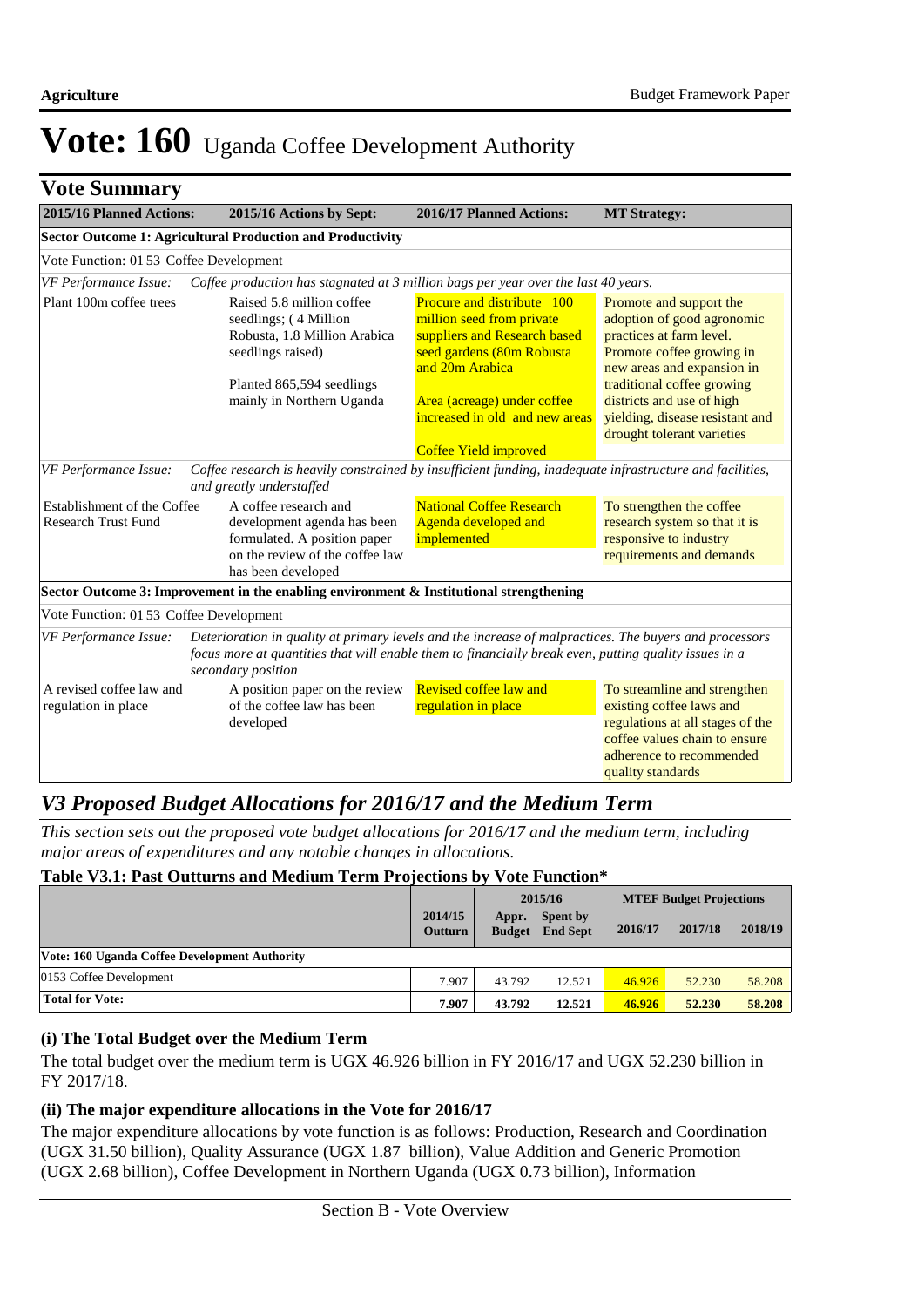## **Vote Summary**

Dissemination for Marketing and Production (UGX 1.59 billion), and Establishment Cost (UGX 8.55 billion )

### **(iii) The major planned changes in resource allocations within the Vote for 2016/17**

No major planned resource allocations

#### **Table V3.2: Key Changes in Vote Resource Allocation**

|                            | 2016/17                                     |                    | <b>Changes in Budget Allocations and Outputs from 2015/16 Planned Levels:</b><br>2017/18 | 2018/19  | <b>Justification for proposed Changes in</b><br><b>Expenditure and Outputs</b> |
|----------------------------|---------------------------------------------|--------------------|------------------------------------------------------------------------------------------|----------|--------------------------------------------------------------------------------|
|                            | Vote Function:0101 Coffee Development       |                    |                                                                                          |          |                                                                                |
| Output:                    | 0153 01 Production, Research & Coordination |                    |                                                                                          |          |                                                                                |
| <b>UShs Bn:</b>            |                                             | $-29.047$ UShs Bn: | $-28.438$ UShs Bn.                                                                       |          | -32.640 This is intended to achieve the NDPII                                  |
|                            | This is intended to achieve                 |                    |                                                                                          |          | objective of increase agricultural                                             |
| the NCS of improving       |                                             |                    |                                                                                          |          | production and productivity.                                                   |
|                            | production and productivity                 |                    |                                                                                          |          |                                                                                |
| of coffee                  |                                             |                    |                                                                                          |          |                                                                                |
| Output:                    | 0153 02 Quality Assurance                   |                    |                                                                                          |          |                                                                                |
| <b>UShs Bn:</b>            |                                             | $-1.622$ UShs Bn:  | $0.710$ UShs Bn:                                                                         |          | -3.492 This will achieve the NDPII objective of                                |
| The quantity of coffee     |                                             |                    |                                                                                          |          | improving access to agricultural                                               |
| produced is projected to   |                                             |                    |                                                                                          |          | markets and value addition for coffee as                                       |
| increase as a rsult of the |                                             |                    |                                                                                          |          | one of the prioritized commodities                                             |
| production campaign        |                                             |                    |                                                                                          |          |                                                                                |
| Output:                    |                                             |                    | 0153 03 Value Addition and Generic Promotion Undertaken                                  |          |                                                                                |
| <b>UShs Bn:</b>            |                                             | $0.909$ UShs Bn:   | $-1.024$ UShs Bn.                                                                        |          | -1.776 This to achieve the NDPII objective of                                  |
|                            | To promote Ugandan coffee                   |                    |                                                                                          |          | improving agricultural markets and                                             |
| in international markets   |                                             |                    |                                                                                          |          | value addition                                                                 |
| Output:                    |                                             |                    | 0153 05 Information Dissemination for Marketing and Production                           |          |                                                                                |
| <b>UShs Bn:</b>            |                                             | $0.460$ UShs Bn:   | $-0.754$ UShs Bn.                                                                        | $-1.130$ |                                                                                |
|                            |                                             |                    |                                                                                          |          |                                                                                |
| Output:                    | 0153 07 Establishment Costs                 |                    |                                                                                          |          |                                                                                |
| <b>UShs Bn:</b>            |                                             | $4.460$ UShs Bn:   | $-4.086$ UShs Bn:                                                                        | $-4.086$ |                                                                                |
|                            |                                             |                    |                                                                                          |          |                                                                                |

## *V4: Vote Challenges for 2016/17 and the Medium Term*

*This section sets out the major challenges the vote faces in 2016/17 and the medium term which the vote has been unable to address in its spending plans.*

Planting 100 million seedlings: Out of the requirement to generate, procure and plant 100 million seedlings, the budget provision covers about 93 million seedlings only leaving a shortfall of about 7 million seedlings translating into a deficit of Shs 7,088 million.

Pest and Disease Management: A total of Shs3,000 million will be required for management of Black Twig Borer; and Shs500 million estimated for Coffee Berry Disease and Leaf Rust. A provision of Shs 900 million has been provided in this budget leaving a deficit of Shs 2,600 million.

Research and Breeding: A total of shs182 million is required for research into and breeding varieties that will increase the crop density per Hectare. No provision is made for this, and expected to be funded under GOU.

Coffee Rehabilitation: A total of Shs 17,677 million is needed to improve productivity per tree through stumping and application of Good agricultural practices. A provision of Shs 175 million has been provided in the budget leaving a deficit of 17,502 million.

Water for Production: A total of Shs 19,302 million is required for Water Management - Harvesting, appropriate technology for irrigation and Crop Cover System management. A provision of Shs 220 million has been provided in this budget leaving a deficit of Shs 19,082 million.

National Coffee Census: Undertaking Coffee census is one of the key strategic actions in the National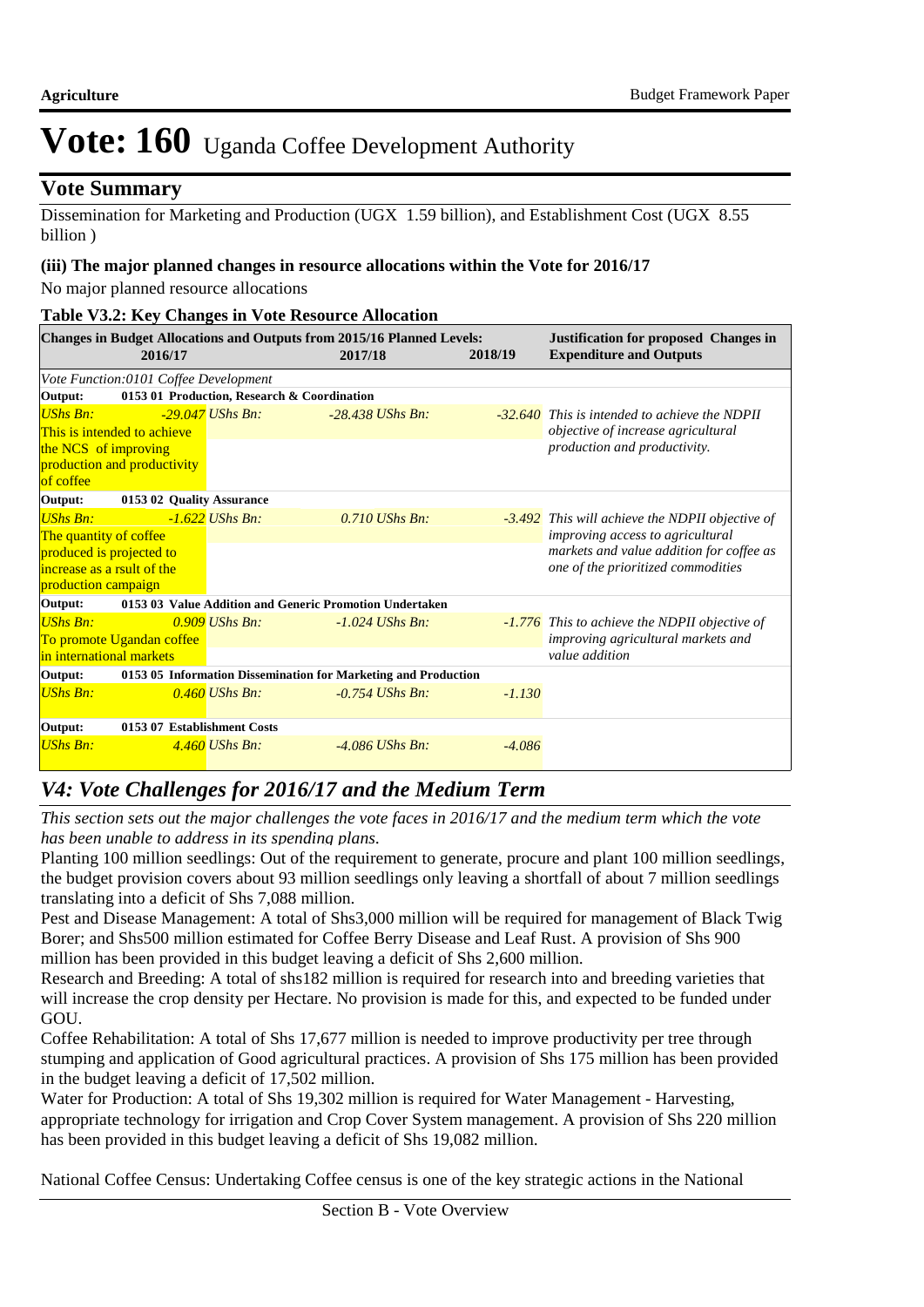## **Vote Summary**

Coffee Strategy. The main objective of the Census is to enable assessment of the past interventions undertaken in Coffee replanting, particularly the replanting programmes. It will also generate more accurate baseline information for planning purposes. The total estimate for the National Census is 650 million shillings. The available funding for this activity of only 100 million leaving a deficit of 550 million.

### **Table V4.1: Additional Output Funding Requests**

| <b>Justification of Requirement for</b><br><b>Additional Outputs and Funding</b>                                                                         |
|----------------------------------------------------------------------------------------------------------------------------------------------------------|
|                                                                                                                                                          |
|                                                                                                                                                          |
|                                                                                                                                                          |
| Coffee Rehabilitation (100 bn) UCDA need approximately UGX<br>100 billion per annum to rehabilitate 5% of the old coffee trees.                          |
| This requires UGX 8.5bn and vet available fund is UGX 0.4bn.                                                                                             |
| Management of pest and diseases especially the black twig borer<br>estimated at 5bn per year, only UGX 700m is available. The gap<br>is $UGX$ 4.3bn.     |
|                                                                                                                                                          |
| Promote coffee production in Northern Uganda as indicated in<br>the National Coffee Strategy and the Coffee Framework<br>Implementation Plan in the ASSP |
|                                                                                                                                                          |

*This section discusses how the vote's plans will address and respond to the cross-cutting policy, issues of gender and equity; HIV/AIDS; and the Environment, and other budgetary issues such as Arrears and NTR..* 

### **(i) Cross-cutting Policy Issues**

*(i) Gender and Equity*

**Objective:** To mainstream participation of women and youth in coffee production

Issue of Concern : Inadequate participation of woemen and youth in the coffee value chain

*Proposed Intervensions* 

Procure and distribute seedlings (10%) to women and youth groups Train university students/Baristas and hold university barista competitions

112.8 *Budget Allocations*  UGX billion

Number of seedlings *Performance Indicators*

Number of youth trained

*(ii) HIV/AIDS*

**Objective:** To foster a conducive and productive work environment

Issue of Concern : Low staff productivity due to abscentism

*Proposed Intervensions* 

Staff and beneficiaries enrolled on the medical scheme and a functional HIV/AIDs policy established

460.9 *Budget Allocations*  UGX billion

Performance Indicators Functional HIV/AIDs policy in place